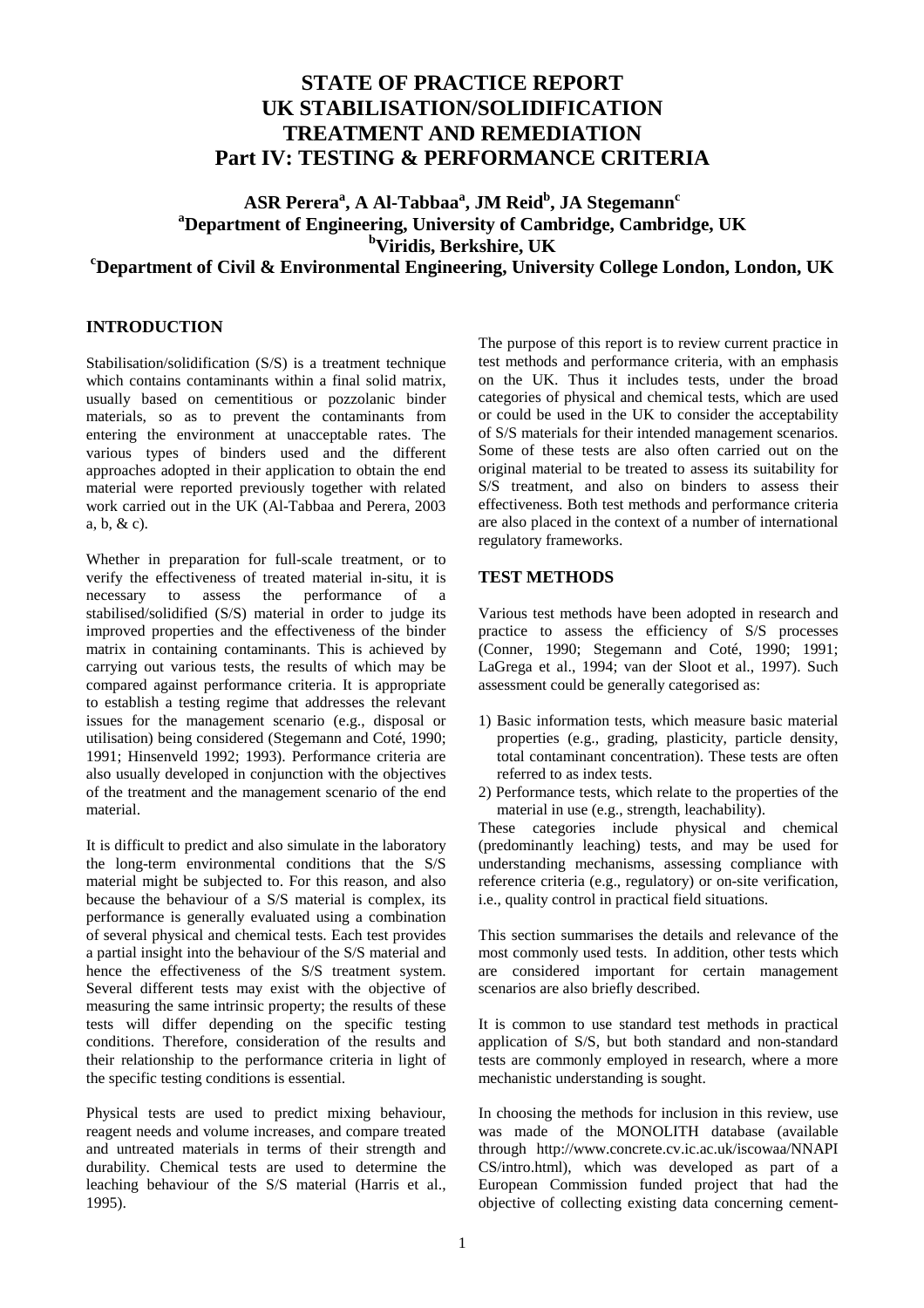based S/S materials from the literature, and developing models to examine trends and relationships in the resulting data set (Stegemann et al., 2001). It should be noted that collection of data for MONOLITH focussed on measurements of setting time, unconfined compressive strength and leaching in single batch extraction tests (WTC, 1990), including particularly measurement of pH and acid neutralisation capacity, which represent common and useful measurements of handling, durability and leachability. Thus, the information about use of other tests contained in MONOLITH was collected incidentally. Nevertheless, inspection of the literature indicated that the tests collected in MONOLITH were reasonably representative of common practice.

After characterisation of total contaminant concentrations, the most commonly used tests were found to be batch (or extraction), leaching tests, and measurements of unconfined compressive strength, weathering resistance, and hydraulic conductivity. These are all performance (rather than index) tests.

# **Leaching Tests**

Leaching tests are conducted to examine mass transfer from a solid (the S/S material) to a liquid (termed the "leachant" before contact with the solid, and the "leachate" afterwards). Depending on the characteristics of the contaminated material and the surrounding environment, the leachant may flow through the contaminated material, maximising contact between the leachant and solid, and washout of contaminants, or flow around it, minimising contact between the leachant and solid, such that leaching occurs by diffusion of contaminants through the connected porosity of the sample. Hence the leachability (ability of the material to leach contaminants) is dependent on the physical and chemical properties of the contaminated material and the leachant (LaGrega et al., 1994).

There are several test methods in existence for conducting leaching tests, which are applicable to both raw and treated materials (although some tests are applicable mainly to monoliths). As these are defined by different experimental variables, the selected method itself will have an affect on the results. Further, the method of leachate analysis adopted also has a bearing on the results. As recommended by DD ENV 12920 (1998) and others (e.g., Stegemann and Coté, 1990), a range of leaching tests may be required to develop an understanding of the leaching behaviour of a material. WTC (1990), LaGrega (1994) and van der Sloot et al. (1997), among others, have identified the following important variables that distinguish leaching tests:

- *Sample preparation*: Depending on the form of the material and the type of test selected, the sample may require some preparation in the form of liquid/solid separation, drying, sub-sampling, particle size reduction, surface washing, compaction/remoulding, conservation and curing.
- *Leachant composition*: The leachant (e.g., water, acid, landfill leachate, groundwater, or simulated versions of these) will be selected depending on the application. In

particular, leachant and/or leachate pH is often controlled (and should always be measured).

- *Mode and method of contact*: Depending on the form of the sample and the leaching test, conditions which may affect the mass transfer rate, such as agitation method, flow direction and rate, vessel type, headspace considerations, and contact with atmosphere must be given due consideration.
- *Liquid-to-solid ratio (L/S)*: L/S is generally measured as leachant volume to sample dry mass with the ratio varying depending on the objective or type of test, solubility of the components of interest and detection limits.
- *Leachant renewal*: Some tests require the leachant to be continuously or intermittently renewed to maintain a driving force for leaching.
- *Contact time*: The duration of the test influences the amount of contaminant released. In a batch leaching test, it is prescribed, or is a function of flow rate in a dynamic test.
- *Temperature*: Tests are generally conducted at room temperature, although different temperatures may be specified. The properties of the material and mechanisms of leaching are temperature dependent.
- *Leachate-solid separation*: An appropriate form of separation such as centrifugation, filtration (using membrane or glass fibre filters) will be adopted to obtain the leachate for analysis.
- *Analysis of the leachate*: Parameters of interest in leaching tests must include pH, without which it is impossible to interpret the results of the test, and can also include virtually any chemical species. Heavy metals, toxic and persistent organic compounds, and radionuclides, are the most common contaminants of concern, but other parameters, such as nutrients, bulk matrix components, conservative cations and anions, total organic carbon, or interfering compounds may be of interest. Attention also needs to be paid to leachate sample storage and preparation prior to analysis, method of calibration and analysis of recovery, and quality control, as these are essential for good results and for allowing comparison of results from different methods. Sample preparation and analytical procedures may be specified in the leaching procedure by citing standard methods or protocols.

Although several leaching test methods exist, many are variations on the same basic principle with modifications in the specific testing conditions. A number of systems have been developed for classifying leaching tests. The system proposed by van der Sloot et al. (1997) is based on (i) equilibrium or semi-equilibrium tests, (ii) dynamic tests and (iii) specific tests focusing on chemical speciation. An earlier system (WTC, 1990; Conner, 1990; Lewin et al., 1994) classifies leaching tests as either extraction tests or dynamic tests based on whether the leachant is renewed (in the case of the latter) or not (the former). Extraction tests include all tests that contact a specific amount of leachant with a specific amount of material for a specific amount of time (WTC, 1990). Dynamic tests include all tests that continuously or intermittently renew the leachant to maintain a driving force for leaching and generate information as a function of time while attempting to preserve the structural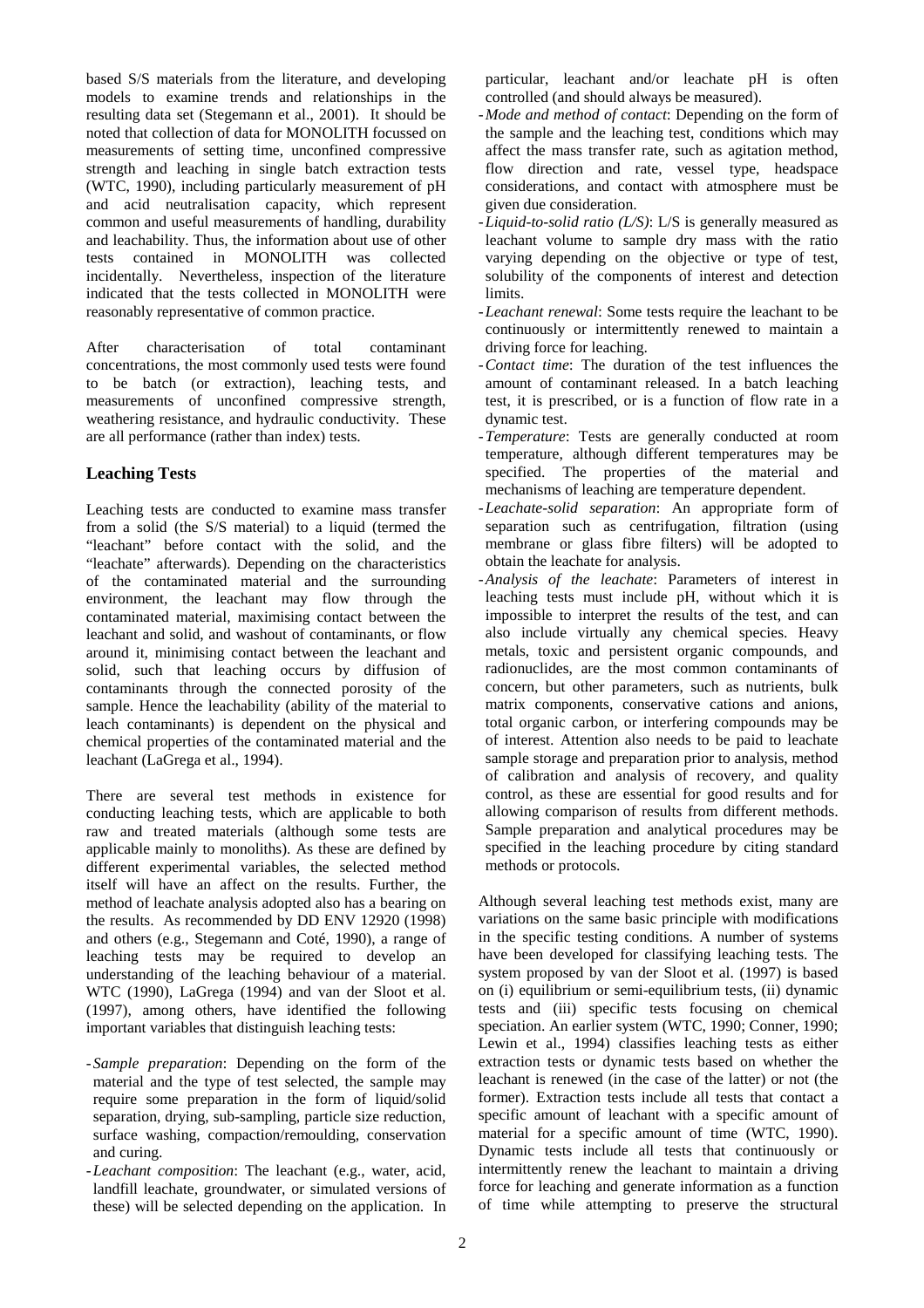integrity of the material (WTC, 1990). This latter classification method will be used in this document.

#### **Extraction Tests**

Extraction tests are the most common tests and they have been subdivided by WTC (1990) into several categories, of which two types are most relevant for S/S materials:

*(1) Agitated extraction tests***:** An extraction test can be agitated to maintain a homogeneous mixture and promote contact between the solid and the leachant, thereby accelerating attainment of steady state conditions. To decrease physical barriers to mass transport, granular or crushed samples are used with the leachant at a specified L/S. They measure the chemical properties of the system and not the rate-limiting mechanisms. The common agitated extraction tests include:

*(i) The toxicity characteristic leaching procedure (TCLP)* (USEPA, 2003a) is a commonly used standard single batch leaching test, which was developed by the United States Environment Protection Agency (USEPA) as a rapid regulatory compliance test for determining whether a waste is suitable for disposal in a landfill with municipal waste. Because of the presence of organic acids in this scenario, the test uses acetic acid buffered to pH 4.93 (or 2.88) with sodium acetate, to a maximum buffering capacity of 2 meq/g of wet waste, at a L/S of 20:1, for 18 hours. The test has been criticised because it does not take into account the characteristics of a S/S material, or management scenarios other than municipal waste landfill disposal. The test is conducted on granular material, and therefore does not give credit for reduction in leachability due to production of a monolithic material. More importantly, since the maximum buffering capacity is often exceeded by a cement-based solidified material, the test conditions can result in an arbitrary final leachate pH. Since the final leachate pH is critical for solubility of contaminants, a combination of tests that measure contaminant solubility at different pHs is more informative.

*(ii) The extraction procedure toxicity test (EP-tox)* (USEPA, 2003b) was a USEPA regulatory compliance test, which was commonly used until superseded by the TCLP. It is also a standard single batch leaching test, which uses 0.5N acetic acid to maintain the leachate at pH 5, with a maximum acid addition of 2 meq/g of wet waste, at a L/S of 20:1 for 24 hours. The test makes provision for testing of monolithic samples, but it also has the drawback that the final leachate pH is arbitrary.

*(iii) The synthetic precipitation leaching procedure (SPLP)* (USEPA, 2003c) is a standard single batch compliance test, which was developed as an alternative to the TCLP for situations where disposal is outside municipal waste landfills. It uses an acid mix containing sulphuric/nitric acid (60/40 w/w) for an initial leachant pH of 4.2 or 5 at a L/S of 20:1, for 18 hours. In practice, applied to S/S material, this initial leachant pH makes little difference to the final leachate pH, which reflects that of the alkaline S/S material.

*(iv) ASTM D3987* (ASTM D3987-85, 1999) is a standard compliance-type test first issued in 1981 and last revised in 1985. The intention of the test is to provide a rapid extraction procedure for industry, but not to simulate sitespecific conditions (WTC, 1990; van der Sloot et al., 1997). The test uses distilled/deionised water at a L/S of 20:1 for 18 hours. Thus, the final leachate pH reflects the pH of the material being tested.

*(v) DIN 38414 S4* (DIN-NORMEN, 1984) is a standard batch leaching test, which has been widely used for regulatory compliance purposes in Germany and Austria, as well as for general assessment elsewhere. It uses distilled/deionised water at a L/S of 10:1 for 24 hours, which allows the test material to establish the pH. This test will be superseded for regulatory use by the EN 12457 batch leaching tests and other tests recently developed under CEN TC/292.

*(vi) The National Rivers Authority (NRA) leaching test* (Lewin et al., 1994) is a standard single batch compliance test, which was developed and recommended by the National Rivers Authority for the purposes of general assessment of the leachability of mainly inorganic contaminants from contaminated land in the UK (Lewin et al., 1994). This method was developed as an alternative to more aggressive tests such as the TCLP. It uses distilled/deionised water left to stand over night (expected pH 5.6), at a L/S of 10:1, for 24 hours. In practice, this initial leachant pH makes little difference to the final leachate pH, which reflects that of the alkaline S/S material. This test will also be superseded by BS EN 12457, developed, by CEN/TC292 (see below).

*(vii) BS EN 12457* (BS EN 12457: Parts 1 to 4, 2002*)* describes a series of batch leaching tests for granular wastes and sludges, developed by CEN TC/292 based on standard procedures DIN 38414 S4, AFNOR X-31 210, NEN 7343 and ONORM S 2072, primarily to support the requirements for compliance testing within the European Union (EU) and European Free Trade Association (EFTA) countries. The intent of these tests is to identify the leaching properties of waste materials. However, the standards have been developed to investigate mainly inorganic constituents and do not take into account the particular characteristics of non-polar organic constituents or the consequences of microbiological processes in organic degradable wastes. Each part specifies a distinct procedure and the annexes to the standards provide useful information on the selection of the appropriate procedure, reference documents and guidance on the limitations of these procedures. The procedure for Part 1 and 3 is only applicable to wastes and sludges having a high solid content: the dry matter content ratio shall be at least higher than 33%. All parts use distilled/deionised water and have a total contact time of 24 hours. The operating conditions for each part are summarised in Table 1. It should be noted that Part 3 is carried out in two stages. The high L/S tests may be considered to represent a form of accelerated leaching (Heasman, 2002).

*(viii) The acid neutralisation capacity (ANC)* test (Stegemann and Coté, 1991) is a measure of the ability of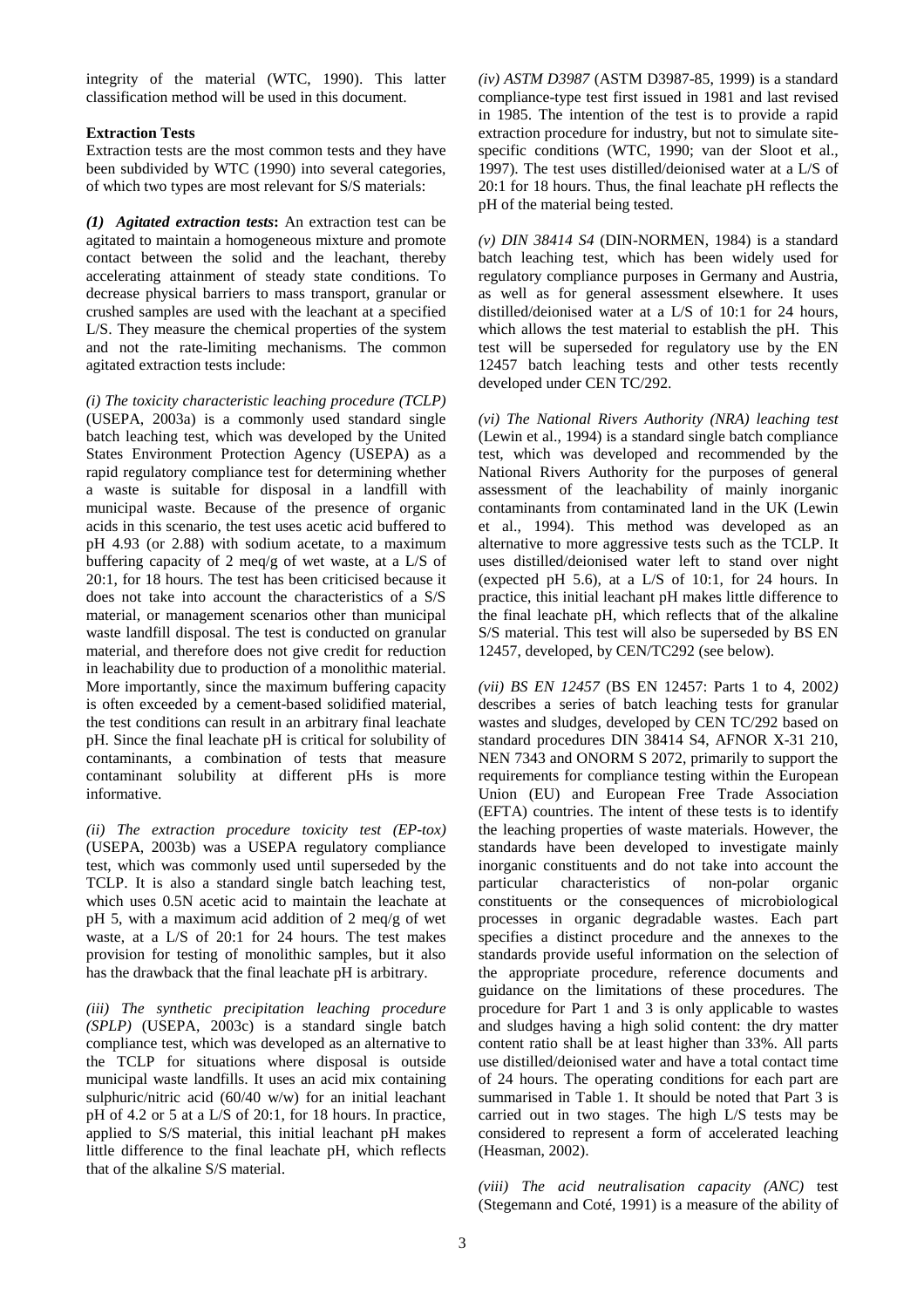a material to neutralise acid. This is a key variable for long-term material behaviour, because it affects precipitation of metals and maintenance of matrix physical integrity (Stegemann and Coté, 1990). The test involves mixing subsamples of a material with increasing quantities of mineral acid for 48 hours, prior to measurement of leachate pH to obtain a titration plot (Stegemann and Coté, 1990; 1991; WTC, 1991). Analysis of contaminants in the leachate can be used to assess their availability at pH values of interest. This approach is similar to that used in other availability tests, such as NEN 7431 (NNI, 1995) and prEN 14429 (2002).

These availability tests are themselves agitated extraction tests. Although not yet in common use, prEN 14429 has been developed from the ANC and NEN 7431 to investigate contaminant availability as a variable distinct from total contaminant concentration. The test involves a 24-hour extraction of granular material at controlled pH.

Modification of the ANC to use acetic acid, as a way of optimising binder addition to pass the TCLP was proposed by Isenburg and Moore (1992), but is less useful for understanding leaching behaviour, in part due to the development of a buffer system that alters the titration curve.

*(2) Sequential chemical extraction tests***:** Increasingly aggressive leachants may be used to obtain information on the mechanisms of contaminant binding in a material. Most sequential chemical extraction tests for metals are based on a method developed by Tessier et al. in 1979, which divides the contaminants into 5 fractions: 1) ionexchangeable, 2) bound to surface oxides and carbonates, 3) bound to iron and manganese oxides, 4) bound to organics and 5) residual. The test was originally proposed to examine respeciation of contaminants due to treatment, but has fallen into disuse except as a research tool because of concerns with definition of speciation and reproducibility (Stegemann and Coté, 1990).

#### **Dynamic Tests**

Dynamic tests are not as commonly used as extraction tests. They can also be divided into several categories (WTC, 1990). The serial batch test, which is the most common type, and two others are briefly summarised below:

*(1) Serial batch tests***:** These are similar to agitated extraction tests, except that the leachant is replaced after a specific time until the desired number of leaching periods have been achieved. The temporal release of leachable constituents can be inferred by constructing an extraction profile using the data obtained. Typical tests include the multiple extraction procedure (MEP) (USEPA, 2003d), sequential batch extraction (ASTM D4793-93, 1999 and ASTM D5284-93, 1999), NEN 7349 (NNI, 1995b) and DIN 38414 S4 (DIN-NORMEN, 1984) which gives a procedure for multiple extractions in addition to the single extraction method stated earlier.

*(2) Flow around tests***:** These are generally performed on monolithic samples. Leachant is continuous or intermittently renewed, to flow around the sample,

providing the driving force to maintain leaching by diffusion. For these tests, the volume of leachant, and the leachant volume to sample surface area ratio are prescribed. Typical tests include the ANSI/ANS 16.1 test (ANS, 1986), NEN 7345 (NNI, 1995c) and the CEN monolithic tank test (CEN/TC292, in prep). The latter tests use an effective diffusion coefficient determined from the results of the test to estimate contaminant release under simplified disposal conditions.

*(3) Flow through tests***:** These are performed on porous monoliths or granular material, with the leachant continuously or intermittently flowing through the material, to measure contaminant leaching under advective conditions. Typical tests include the ASTM Column Extraction Method (ASTM D4874-95, 2001), NEN 7343 (NNI, 1995d) and the European standard column test (prEN14405, 2002) being developed by CEN/ TC292. These tests employ slow upward leachant flow to allow attainment of steady-state conditions.

*(4) Chloride permeability* **(ASTM C1202-97, 2002):** is a test conducted to measure the resistance of a monolithic cement-based material to the penetration of chloride ions, by diffusion. In relation to S/S materials, the mobility of chloride ions may be related to the mobility of contaminant ions, although the relationship may be complex.

The presence of a large number of standard leaching tests has resulted in the different tests being applied to similar types of matrices, limiting comparability of the results (van der Sloot et al., 1997). It has therefore been recognised that effort is required to harmonise the leaching test procedures that could be adapted for different matrices and to validate the use of existing tests in other technical fields (van der Sloot et al., 1997). In order to achieve this, the European Standards Organisation CEN under the management of Technical Committee (TC) 292 is developing a range of standard leaching tests for the characterisation of the waste (Heasman, 2002). Some of these tests have been described earlier. These comprise tests for granular wastes and sludges, and tests for monolithic wastes and will be in the form of batch extraction tests and monolithic tank tests respectively. These tests, of which the tests for granular wastes and sludges are already available as BS EN, are expected to be adopted by UK regulators.

Leaching tests can be designed to inform predictive modelling of the leaching behaviour of the waste form. This is recognised in DD ENV 12920 (1998) and in the ASTM Accelerated leach test computer program (ASTM, 2001), which compares test data with 4 basic mathematical models that describe:

- Diffusion through a semi-infinite medium (low cumulative fraction leached);
- Diffusion through a finite cylinder (high cumulative fraction leached);
- Diffusion plus partitioning of the source term; and
- Solubility-limited leaching.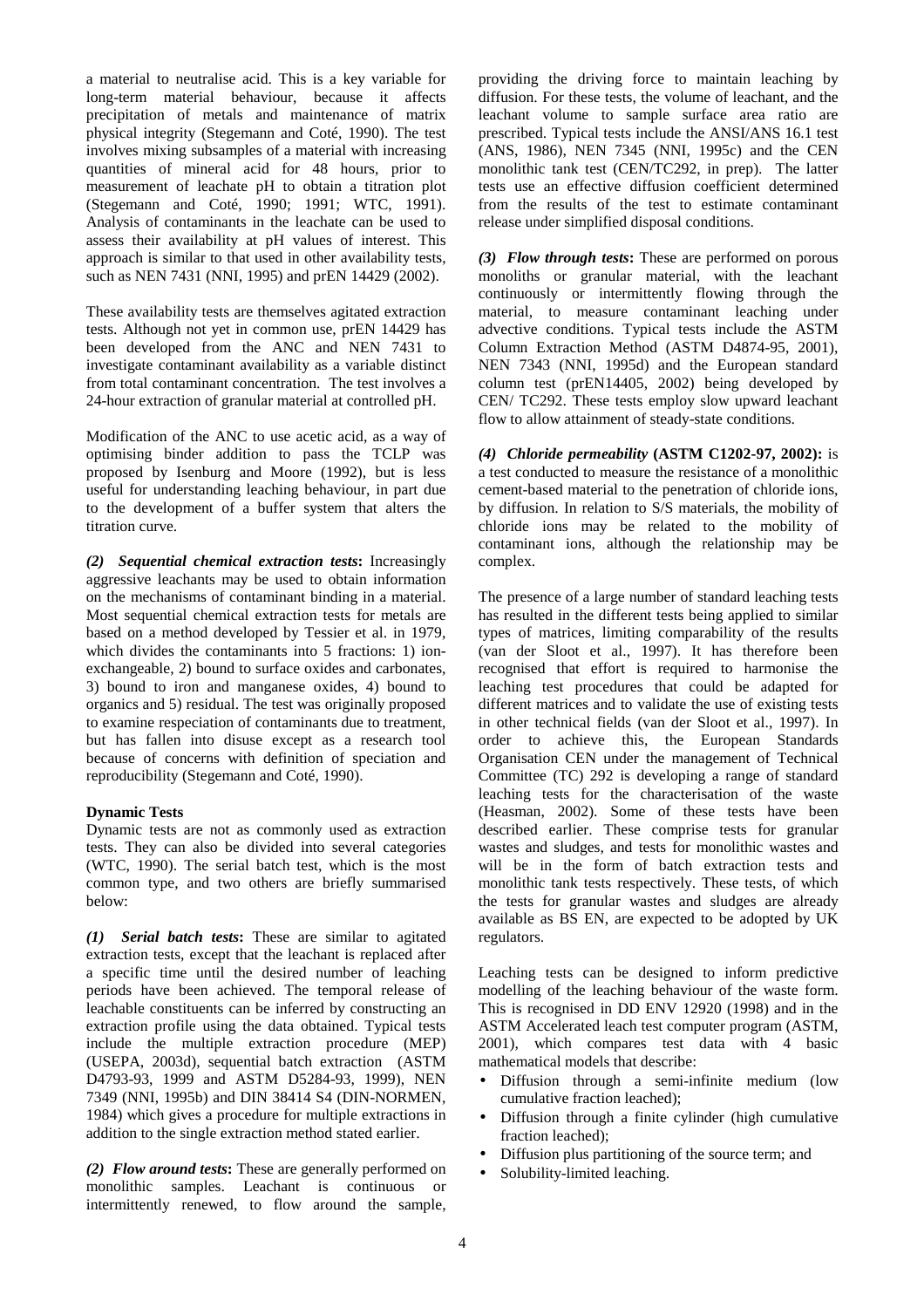### **Primary Physical Tests**

Most of the physical tests applied to untreated or treated S/S materials have been adopted or adapted from test methods used for other materials such as concrete (BS EN 12350, BS 1881 and BS 4550), soils for civil engineering purposes (BS 1337) and stabilised materials for civil engineering purposes (BS 1924) and similarly from ASTM standard test methods in volumes 4.01 (cement; lime; gypsum), 4.02 (concrete and aggregates), 4.08 (soil and rock) and 11.04 (environmental assessment; hazardous substances and oil spill responses; waste management). Typical applicability of the tests discussed below to either untreated or treated S/S material is shown in Table 2. The most commonly used physical tests were found to be three performance tests:

#### **Unconfined compressive strength**

Unconfined compressive strength (before and after immersion) is used as a measure of the ability of a monolithic S/S material to resist mechanical stresses (Stegemann and Coté; 1990; 1991). It relates to the progress of hydration reactions in the product, and durability of a monolithic S/S material, and is therefore a key variable. It is one of the most commonly used tests and there are numerous standard methods for its determination, all of which involve vertical loading of a monolithic specimen to failure (ASTM C109/C109M-99, 2001; ASTM D1633-00, 2002; BS 1881: Part 116, 1983; BS EN 12390: Part 3, 2002; BS 4550: Part 3(4), 1978; BS EN 196: Part 1, 1995; BS 1377: Part 7(7), 1990; BS 1924: Part 2(4.1) and 2(4.2), 1990). Standard methods vary mainly with regard to the specimen shape and size. Since these variables have an effect on the test result, they must be clearly reported. Measurement of strength after immersion, as well as before, is important to ensure that a specimen has set and hardened chemically rather than merely dried, and to ensure that deleterious swelling reactions do not occur in the presence of excess water. Because of its simplicity, unconfined compressive strength measurement is also suitable for use as a compliance test.

### **Hydraulic conductivity**

Hydraulic conductivity indicates the rate at which water can flow through a material, which is a key variable for environmental behaviour. The method for determination of hydraulic conductivity is given in ASTM D5084-00 (2002) and BS 1377: Parts 5(5) and 6(6) (1990). A wide range of hydraulic conductivity tests is given in Head (1992). S/S materials normally have a low hydraulic conductivity to prevent advection of contaminants. Therefore, a falling head test method is used, in which the volume of water passed through a saturated monolithic specimen under pressure in a given period of time, is measured. Stegemann and Coté (1991), however, demonstrated poor reproducibility of this method on a variety of S/S materials and suggested use of a constant head/flow pump method.

Oxygen permeability (Kollek, 1989) is sometimes measured for S/S materials, if it is desired to measure permeability without concurrent sample changes due to

leaching. An intrinsic permeability, which should be independent of the fluid used to conduct the test, can be calculated from either hydraulic conductivity or oxygen permeability.

The chloride permeability test purports to be a measure of chloride ion diffusivity, rather than permeability in the sense of these other tests (see Dynamic Tests, above).

#### **Weathering resistance**

Freeze/thaw and wet/dry durability tests are conducted to examine the capability of a monolithic S/S material to withstand weathering due to temperature and moisture fluctuations (ASTM D4842-90, 2002; BS 812: Part 124 1989; BS 1377: Part 5(7), 1990; BS 1924 Part 2(4.8), 1990, and ASTM D4843-88, 2002). These tests monitor the weight loss of a monolithic S/S material over a stipulated number of repeated cycles of freezing and thawing, or immersion and drying. Mechanical or chemical changes to the matrix are not measured. The freeze-thaw test is considered to be the more severe of the two tests (LaGrega et al, 1994) and also found to be the least reproducible (Stegemann and Coté, 1991).

Sodium or magnesium sulphate soundness (BS EN 196: Part 3, 1995; ASTM C88-90a, 2002) can be considered an indirect measure of weathering resistance, as it measures the ability of a monolithic material to withstand expansive crystallisation within its porosity.

### **Other Physical Tests**

Review of the MONOLITH database (Stegemann et al., 2001) yields up a variety of additional, less commonly applied, tests, which include basic information tests and performance tests.

*Initial Consumption of Lime (ICL)* (BS 1924: Part 2(5.4), 1990): is a test for cohesive untreated materials to determine the percentage of lime which will be needed to bring about a desired degree of improvement in the properties of a soil. It is the percentage of lime required to raise the pH of the soil to 12.4. The initial improvement, termed modification, makes the soil drier and friable enabling easy compaction and the improvement over time, termed stabilisation, yield increased strength.

*Pulverisation* (BS 1924: Part 2(1.5): 1990): is a measure of how well the binder and water has been mixed with the untreated material. It is a site control test carried out on soils that have been stabilised for earthwork purposes.

*Particle size distribution* (ASTM D422-63, 2002; BS 1377: Part 2(9), 1990): is carried out by sieving to determine the grading of the untreated material. This is required to ensure that the material is in accordance with the limits of any specification (Sherwood, 1993) as it affects the workability of the material and hence affects the compaction of the material to achieve the maximum density with a reasonable amount of work (Neville, 1997).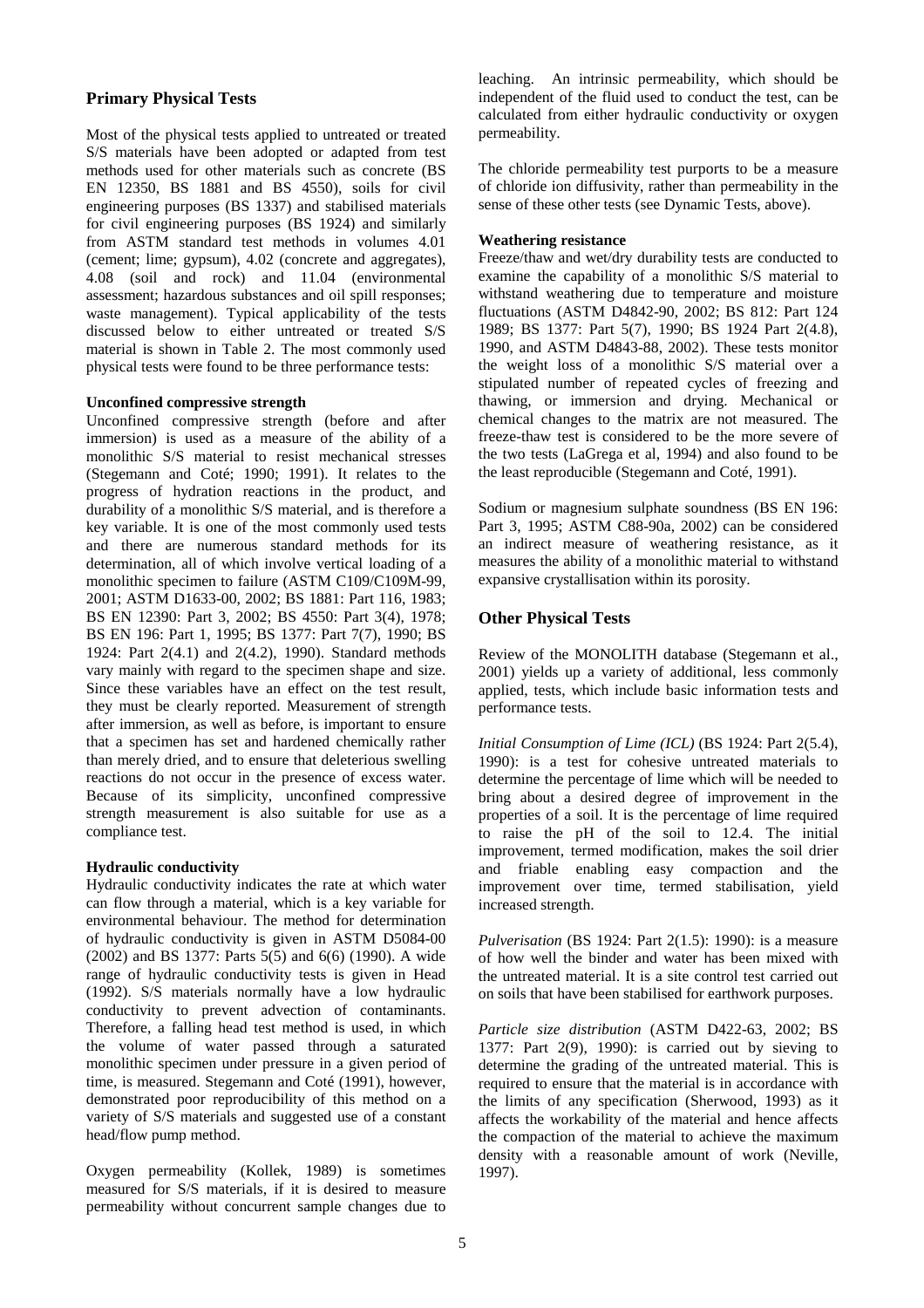*Bulk density* (ASTM C642-97, 1997; BS 1377: Part 2(7), 1990; BS 1924: Part 2(2.1) and 2(3), 1990): is the mass per unit volume of the material. It can be used together with moisture content and specific gravity to calculate S/S material porosity and degree of saturation. These properties are related to durability and leachability, although the relationship is not simple. It can also be used to assess the homogeneity of the S/S material. Bulk density can also be used together with mass change factor to calculate volume increase due to treatment.

*Specific gravity* (ASTM C128-01, 2002; ASTM C642-97, 2002; BS 1377: Part 2(8), 1990): is a measure of the solid density of a material relative to the density of water. This property is generally needed to calculate other physical properties.

*Water absorption* (ASTM C128-01, 2002; ASTM C642- 97, 2002; BS 1881: Part 122, 1983): is a measure of the volume of pore space in the material although the two quantities are not necessarily related.

*Porosity* (ASTM D4404-84, 2002; BS 7591: Part 1, 1995; International society of rock mechanics, 1985): is a measure of the proportion of the total volume of the material occupied by pores and is useful in understanding other test results.

*Moisture content* (ASTM D2216-98, 2002; BS 1377: Part 2(3), 1990; BS 1924: Part 2(1.3), 1990): is a measure of the amount of free water in a material and necessary for determining the water mass balance in S/S treatment, and in calculating the L/S ratio in leaching tests. Moisture content of S/S materials is often determined by drying at 60°C to avoid driving off the water of hydration (WTC, 1991).

*Moisture Condition Value (MCV)* (BS 1377: Part 4(5), 1990; BS 1924: Part 2(2.2), 1990): is a measure of the compactibility of a soil for use in earthworks. It is used as an acceptance test for soils that are to be stabilised with lime or cement. The advantage of MCV as a control test is that an instant result is available, whereas it would take longer to obtain a value for the moisture content. It is particularly useful for cohesive material.

*Dry density/moisture content relation* (BS 1377: Part 4(3), 1990; BS 1924: Part 2(2.1), 1990): is a test often used when materials are to be used for earthwork purposes. This is particularly useful for granular materials, whilst MCV as mentioned above is often used for cohesive materials.

*Slump* (ASTM C143/C143M-00, 2002; BS 1881: Part 102, 1983; BS EN 12350: Part 2, 2000): is one of several tests which could be conducted to obtain a measure of the workability of a material. The test involves the measurement of the resulting slump, once the standard cone into which the material was placed is removed.

*Flow* (ASTM C939-02, 2002; ASTM C109/C109M, 2001; BS 1881: Part 105, 1984; BS EN 12350: Part 5, 2000): is another of several tests which could be conducted to obtain a measure of the workability of a material. These tests involve the measurement of the resulting spread of the material, once the stipulated mould confining the material is removed and other conditions set out are followed.

*Setting time* (ASTM C191-01a, 2001; BS 4550: Part 3(6), 1978; BS EN 196: Part 3, 1995, and ASTM C266-99, 2001): can be determined by the penetration of a needle into the hydrating sample to observe the early stiffening of a paste prior to strength development. Setting time can also be determined from the heat evolution curve, or by monitoring electrical conductivity. This property is important for determining the time available for placement of a material, and is useful to identify the effects of different contaminants and binders on hydration.

*Heat of Hydration* (ASTM C186-98, 2001; BS 4550: Part 3(8), 1978): is the amount of heat evolved upon complete hydration in a calorimeter, at constant temperature, or under adiabatic conditions (Neville, 1997). The heat of hydration of a S/S material mix can be compared with the heat of hydration of the binder system to assess the relative degree of hydration.

*Bound water*: is the percentage of water present in interlayer spaces or more firmly bound, but not that present in pores larger than interlayer spaces (Taylor, 1997). The quantity present at a given time may help indicate the degree of hydration. It is about 32% for fully hydrated pastes of typical cements (Taylor, 1997). Unfortunately, the method of determination is complicated, and an approximate estimate is obtained by equilibrating a sample, not previously dried below saturation, with an atmosphere of 11% RH (Feldman and Ramachandran, 1971).

*Microstructural examination*: of S/S materials can be performed by several techniques. The most commonly used techniques are scanning electron microscopy (SEM), usually with energy dispersive x-ray analysis (EDX) or electron probe micro analysis (EPMA) and xray diffractometry (XRD). These techniques allows better understanding of the mechanisms by which contaminants are bound to the matrix, and the effects of waste components on binder hydration. However, S/S materials are heterogeneous at microscopic scale, so obtaining representative samples is difficult. Thus, these techniques are more useful in research, or for observing known features and comparing different samples rather than for general investigation.

*Shrinkage/Expansion* (ASTM C151-00, 2001; ASTM C157/C157M-99, 2002; BS 1881: Part 5(5), 1970): Shrinkage may be caused by a decrease in volume of the solid phase during hydration, or be a result of moisture loss or carbonation. Expansion may be caused by swelling of the hydration material due to absorption of water, when freely available, by the cement gel (Neville and Brooks, 1993), or by delayed formation of high volume hydration material such as ettringite. Both may induce stresses in the material which can lead to its deterioration. The shrinkage or expansion is normally achieved by measuring the length change, under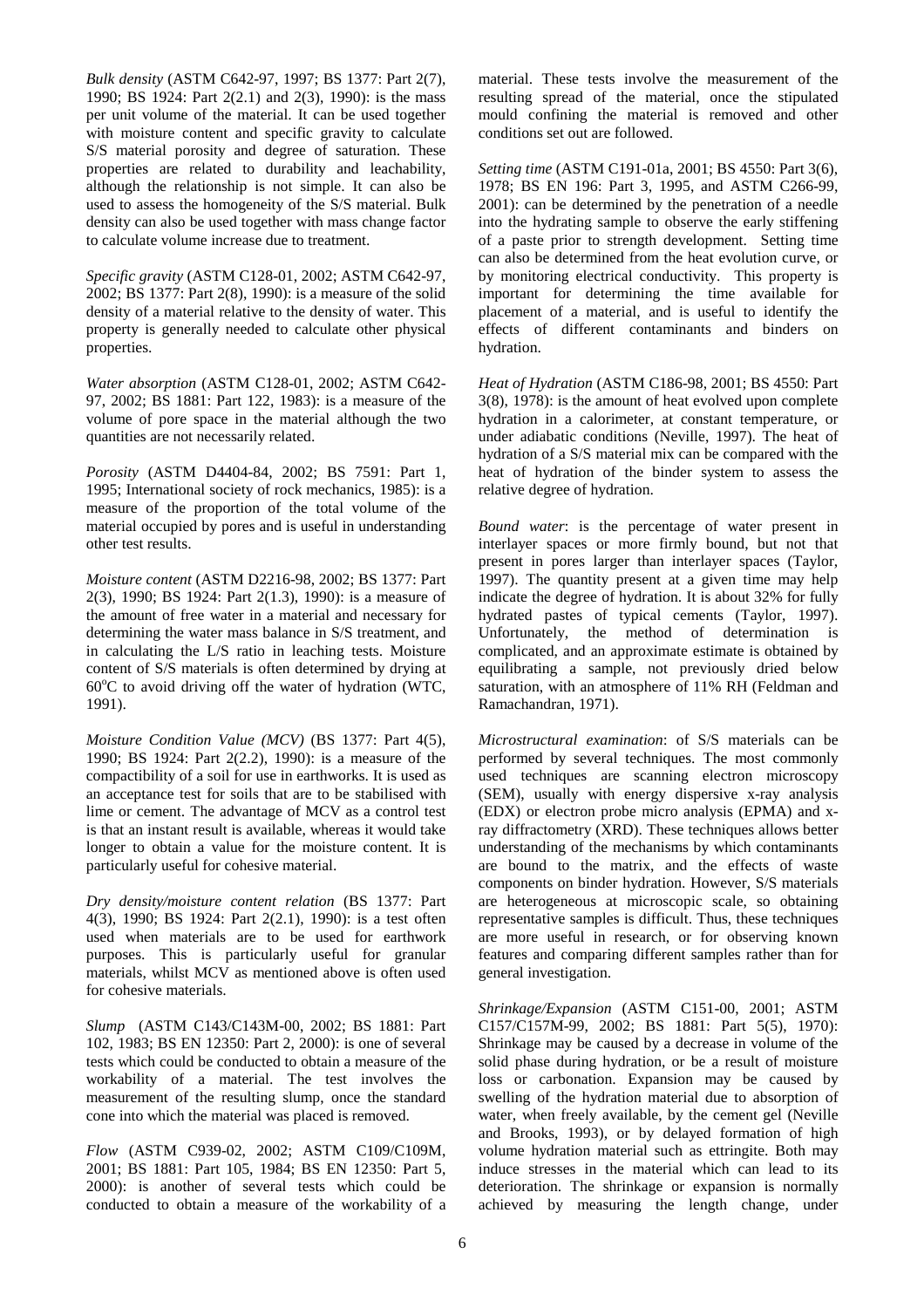stipulated controlled conditions, which permits assessment of the potential volumetric change.

*Penetration resistance* (ASTM C803/C803M-97, 2002): is a test carried out to estimate the strength of a material from the depth of penetration by a metal rod driven into the material by a given amount of energy.

*California Bearing Ratio (CBR)* (ASTM D1883-99, 2002; BS1377: Parts 4(7) and 9(4.3), 1990; BS 1924: Part  $2(4.5)$  and  $2(4.6)$ , 1990): is an empirical test used for estimating the bearing capacity of a material. It attempts to measure the resistance of the material to penetrative deformation. Unlike in other strength tests, the outcome of CBR is reported as a percentage of the value for a standard crushed rock material. It is widely used in pavement design for roads.

*Tensile strength* (US Bureau of Reclamation, 1992 and ASTM C348, 2001; ASTM C78-02, 2002; BS 1881: Part 118, 1983; BS EN 196: Part 1, 1995 and ASTM C496- 96, 2002; BS 1881: Part 117, 1983; BS 1924: Part 2(4.4), 1990): is carried out to identify the tensile load under which cracking will occur. There are three types of strength tests, namely direct tensile strength, flexural strength and splitting tensile strength.

*Modulus of elasticity*: provides an understanding of the stiffness of the material, that is, the strain response to an applied stress. Two main test methods are available: static modulus of elasticity and dynamic modulus of elasticity. ASTM C469-02 (2002) and BS 1881: Part 121 (1983) are for the former and ASTM C215-02 (2002) and BS 1881: Part 209 (1990) are for the latter. The modulus of elasticity is not a constant for a material, but varies with the applied stress. The test conditions are thus critical to ensure that the results from different samples can be compared.

# **MANAGEMENT SCENARIOS AND PERFORMANCE CRITERIA**

Whereas it is possible to perform testing of S/S materials in order to obtain a quantitative understanding of the material for evaluating technological options and management scenarios, the results from testing are often compared to performance criteria. Such performance criteria may be acceptance limits prescribed for a specific management scenario, e.g., landfill disposal, or they may be derived from a site specific risk assessment. Conformity with performance criteria may be a regulatory requirement, or simply a part of responsible practice by industry. Since environmental behaviour of S/S materials is the subject of on-going research, development of performance criteria, and assessment of data in comparison with performance criteria is not usually a straightforward matter.

S/S material can be considered for a variety of management scenarios, e.g., in-situ remediation of contaminated land, which may be subject to redevelopment, disposal or utilisation. Provided that it can be done safely, it is evident that utilisation of treated material is preferred over disposal, as it reduces the burden on landfills and conserves natural resources.

However, a variety of different management options may be considered, since there may be practical limits to the treatment standard that can be achieved. The results obtained from the selected test methods will be used to compare against relevant performance criteria to determine if the properties for the desired scenario were met, or alternatively to determine which is the optimal scenario for the treated material.

**WTC (1991) reported scenarios:** WTC (1991) identified four utilisation and disposal scenarios, and presented a decision flow chart showing a hierarchy of testing levels and their relationship to the four scenarios. The four scenarios in order of decreasing performance requirements for the S/S materials were listed as unrestricted utilisation, controlled utilisation, segregated landfill and sanitary landfill. In addition, WTC (1991) states that S/S materials that do not satisfy these scenarios would need to be disposed in a secure landfill or subjected to a more effective treatment process. Unrestricted utilisation scenario would require the S/S materials to have negligible leaching potential and considered to be used in any way similar to a natural material; controlled utilisation scenario requires the S/S material to have a leaching potential acceptable for a specific usage; segregated landfill, which does not necessarily have an engineered barrier or leachate collection system, would accept S/S materials that fail to satisfy utilisation, after separation from other waste materials, provided that they fall within the limits of the landfill; sanitary landfill, accepts S/S materials for codisposal with municipal garbage where they have failed to satisfy the other three scenarios, provided it is within the acceptable limits of the landfill. However, it should be mentioned that with the new regulations being set up (described below) the above landfill scenarios might no longer be viable.

**Landfill disposal or re-use scenarios in the UK:** The approach to developing acceptance criteria in the UK will depend on whether the treated material is to be landfilled or re-used. The introduction of the European Landfill Directive (LFD) (Council Directive 1999/31/EC, 1999) will require waste management in UK to change significantly to meet its requirements. Acceptance criteria for landfill will be set at EU or member state level as set out in European Commission Decision 2003/33/EC and must be applied by member states by 16 July 2005. The LFD gives the framework for (i) the classification of landfill sites, including a timetable for such classifications, (ii) the procedures for waste acceptance to be adopted at landfills and (iii) the types of waste for each class of landfill specified by waste acceptance criteria (EA, 2002a). The landfill sites are required to be classified as sites for hazardous, non-hazardous or inert waste.

Further, the LFD requires wastes that are not prohibited from being landfilled (prohibited wastes are set out in Regulation 9 of the 2002 Landfill Regulations) to be subject to treatment prior to landfilling, unless they are (i) inert waste for which treatment is technically not feasible and (ii) non-inert waste where treatment would not reduce the quantity or hazards. However, the selected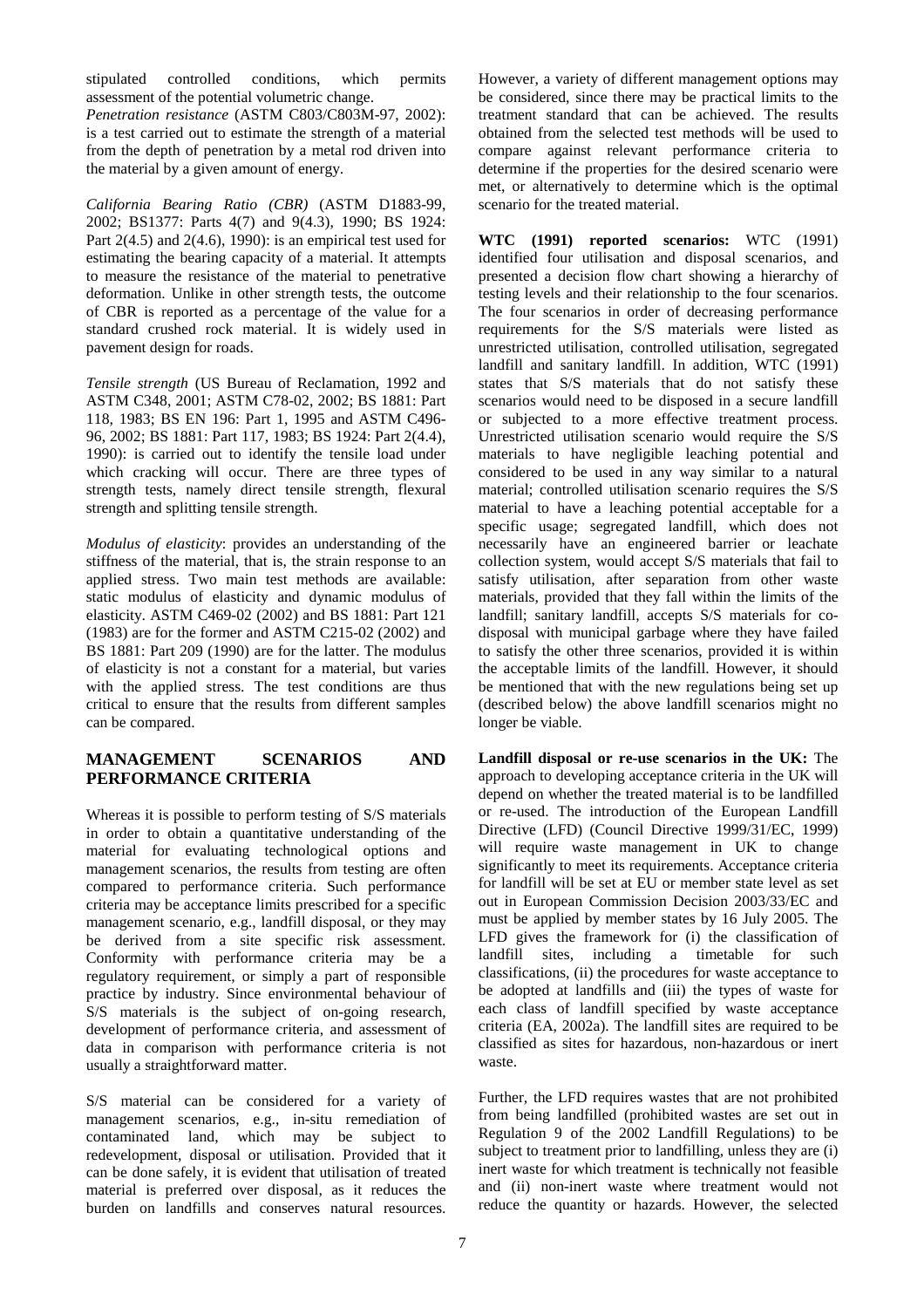treatment method is required to meet the three point test explained in the Guidance on the Waste Treatment Requirements of Article 6(a) of the Landfill Directive consultation draft (EA, 2001a). The requirement is that the treatment (i) must be a physical/thermal/chemical/ or biological process, including sorting, (ii) must change the characteristics of the waste and (iii) it must do so in order to reduce its volume or hazardous nature, facilitate handling or enhance recovery.

Treatment by S/S is likely to be necessary to ensure that many types of wastes meet the waste acceptance criteria leaching limits. Hence a considerable market may arise for S/S technology, to treat waste streams prior to disposal, especially for those containing recalcitrant contaminants such as heavy metals.

However, given the time frame involved the Directive requires member states to put in place national interim waste acceptance criteria (NIWAC) and procedures prior to the introduction of the full acceptance criteria. The NIWAC are provided by the Landfill (England and Wales) Regulations 2002. Documents such as the Guidance on National Interim Waste Acceptance Procedures (EA, 2002b) contains advice on the Environment Agency's interpretation of the regulations and best practice associated with them and specifies waste acceptance procedures as required by Regulation 12 of the Landfill Regulations 2002. New regulations will be introduced shortly to specify Europe-wide acceptance criteria based on leaching characterisation and compliance tests.

A summary timetable for NIWAC and full criteria is given in the EA (2002b) and it is shown in Table 3. However, in addition to the requirements of the Landfill Regulations 2002 the Environment Agency considers that for four provisions, stated in section 3.1 of the EA (2002b), the full criteria should be introduced immediately. Another date of importance is 16 July 2004, from which hazardous waste landfills can only accept waste classified as hazardous under the Hazardous Waste Directive (Council Directive 1991/689/EEC, 1991) that meet the relevant acceptance criteria.

The approach to risk assessment and risk management of land contamination is enshrined in the Guidelines for Environmental Risk Assessment and Management (DETR/EA/IEH, 2000). This document sets out the common principles for managing environmental risks to meet the government's environmental policy objectives. It recommends a staged approach consisting of (i) Problem formulation; (ii) Tiered risk assessment (risk screening, generic and detailed quantitative risk assessment); (iii) Options appraisal; and (iv) Risk management.

The approach is developed further, and forms the basis for, the Model Procedures for the Management of Land Contamination (DEFRA/EA, in preparation). Acceptance leach tests will usually be required to demonstrate that the release of contaminants, by dissolution or diffusion, from a stabilised waste form does not cause pollution or harm. The remediation criteria to demonstrate this will

usually be derived from risk-based criteria set at a predefined compliance point (e.g. stream quality downstream of the site or groundwater quality in a monitoring borehole). The Environment Agency has published a framework for deriving such criteria for soil and groundwater **(EA, 1999)**, and other methods are available, that can make use of leach test data with or without the dilution and attenuation potential of the soil between the source and the compliance point. Secondary criteria may also be set, e.g. strength, permeability or durability criteria, to support the conceptual model of the waste form in its environment of deposition. In summary, the compliance tests will be selected, and justified, from the conceptual model, having regard to the risk driver, location of compliance point/s, site-specific parameters and end-use of the site.

**Utilisation of S/S material in earthworks:** For utilisation of S/S material in earthworks a different set of criteria is used. These are set out in Highways Advice Note HA 74/00, for treatment of fill and capping materials using either lime or cement or both (Highways Agency et al., 2000) and in Series 600 of the Specification for Highway Works (SHW) (Highways Agency et al., 2001). These criteria are for uncontaminated materials treated with cement or lime, but the same test methods criteria, in conjunction with chemical (leach) tests, and performance criteria would apply to any contaminated materials that had been treated by S/S methods if they are determined to be suitable for use.

Test methods and limiting values are given for the untreated soils and for the treated S/S material in the SHW, and a design methodology is given in HA 74/00 (Highways Agency et al., 2000). A summary of the tests and limiting values is given in Table 4. Guidance on the frequency of testing is given in HA 74/00 and in the Notes for Guidance on the SHW (Highways Agency et al., 2001).

It is apparent that a detailed methodology of investigation, design and monitoring is available. It requires considerable investment in sampling and testing to conform with these requirements. The SHW is designed for trunk roads and motorways, but is also often used for other road and earthwork projects. Potentially large volumes of material can be used in these contracts, so the investment in testing may be well worthwhile.

The following sections summarise performance criteria for some of the most common test methods, described earlier, bearing in mind the management scenarios for the S/S material where appropriate. However, it should be noted that the values given, which have been obtained from various sources, might defer from various practitioners preference for use in UK. But in circumstances where UK does not have their own set criteria some of these values have known to been adopted. These values from other sources also provide a basis for comparison with UK values, where available.

### **Contaminant Concentrations**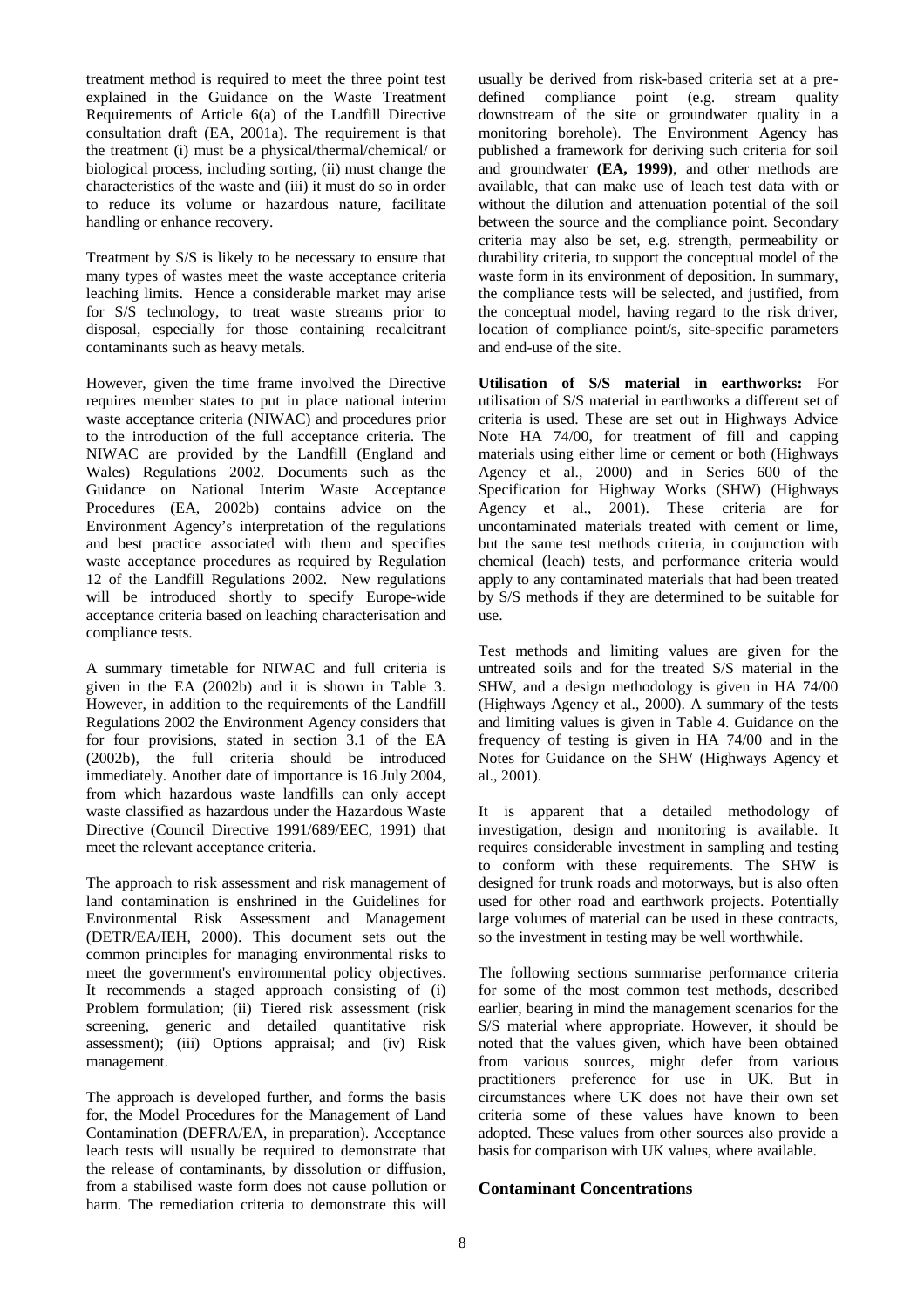Under the EU Landfill Directive (Council Directive 1999/31/EC), the acceptance limits for different categories of landfill are set at EU or member state level. The waste for disposal will be required to meet the general interim waste acceptance criteria given in Schedule 1(1) of the 2002 Landfill Regulations and the additional interim waste criteria set out for landfills accepting hazardous waste, non-hazardous waste and inert waste, giving details of the types of wastes that could and could not be accommodated in the specified landfills together with the conditions attached to them and the required levels that should be achieved from leaching tests and other criteria using prescribed test methods. The EA (2002b) set out the expected full criteria for landfills, to assist in the consideration of permits for new landfills, and to allow producers and operators to consider the implications of changing from interim to full criteria. The leaching limit values given are only for granular waste and are calculated for liquid to solid ratios (L/S) of 2 and 10 L/kg for total release, by subjecting the waste to the CEN standard two-part batch test BS EN12457: Part 3. These are shown in Table 5 for the acceptance of wastes in specified landfills and Table 6 gives the limits for other criteria. The Environment Agency is developing criteria for monolithic waste and until they are available 'depositors' of monolithic waste should agree on tests and limit values with the Environment Agency.

Contaminated land remediation criteria are selected on the basis of risk assessment. The acceptance criteria will be generic in some cases and site-specific in others and UK reflects the latter (Brian Bone, 2003).

Performance criteria for remediation of contaminated land have been evolving over the past two decades. Past UK practice has been to take guidance values for contaminated land assessment and remediation from:

- (a) ICRCL 59/83 (Interdepartmental Committee on the Redevelopment of Contaminated Land 59/83, 1987), which was set up in UK, recommends trigger concentrations (for threshold and action values) based on the most appropriate use of the sites. This has now been officially withdrawn by DEFRA.
- (b) Contamination Classification Thresholds for Disposal of Contaminated Soils (EA, 2001b), which recommends threshold values.
- (c) The Dutch List (1994)(initially known as the "A B C List" but now modified to the New Dutch List) recommends optimum and action value concentrations for soil and groundwater, based on multifunctionality of the site, that is, improvement to a standard suitable for any possible use. However, although these criteria have often been used as screening criteria, they are not preferred for regulatory purposes in the UK (Brian Bone, 2003).

Although used in the past, these guidance values do not relate to the contaminated land provisions of Part IIA of the Environment Protection Act 1990. Thus, they are being superseded by the publication of soil guideline values (SGV) determined using the Contaminated Land Exposure Assessment (CLEA) model, and implementation of the Landfill Directive.

Methodologies available in the UK for deriving sitespecific criteria include;

- (a) Methodology for the derivation of remedial targets for soil and groundwater to protect water resources (EA, 2000a) which is accompanied by the software tool Remedial Targets Worksheet, and the software tool Contamination impact on groundwater: Simulation by monte carlo method (ConSim) (EA, 2000b). These have been published in order to standardise the approach throughout England and Wales, and represent the agency's recommended approach to assessing risks to water resources from contaminated land. The Remedial Targets Worksheet provides a framework for assessing the risks to controlled waters from land contamination and for deriving remedial targets where those risks are unacceptable (EA, 2001c). ConSim provides a tool for assessing risks that are posed to groundwater quality by leaching contaminants. It models contaminant mobilisation and transport and is intended to use commonly available site data.
- (b) Contaminated Land Exposure Assessment (CLEA)(DEFRA/EA, 2002a,b,c,d). Together the reports provide a coherent and consistent scientific framework for assessing the risks to human health from land contamination. It relates only to direct human health risk and allows the derivation of guideline values for concentration of contaminants for their effect on human health. The model is owned by the DETR, hence it is likely to be the most readily accepted by the regulators (Reid and Clark, 2001). The CLEA model has been used to derive the SGV, but it will be used for deriving site-specific criteria.
- (c) Method for deriving site-specific human health assessment criteria for contaminants in soil (SNIFFER, 2003). This provides a framework for deriving numeric targets to minimise the adverse human health effects of long-term exposure to contaminants in soil. This reflects the guidance in DEFRA/EA (2002c,d). Circumstances where it must not be used include: where SGV is available and is appropriate to be used, and where the circumstances under consideration are represented by CLEA model.
- (d) Risk-based corrective action (RBCA) protocol commonly used in groundwater risk assessments (ASTM E1739-95, 2002; ASTM E2081-00, 2002) is a consistent decision making process for the assessment of and response to chemical release based on protecting human health and the environment. The RBCA tool kit for chemical release is designed to meet the requirements of the ASTM E2081-00 (2002). It combines contaminant transport models with risk assessment tools to calculate baseline risk levels and derive risk-based cleanup standards for a full array of soil, groundwater, surface water and air exposure
- pathways. (e) Risk-integrated software for clean-ups (RISC) (BPRISC, 2003) is a risk assessment model for soil and groundwater application. The software (BP RISC) which is a spreadsheet based on the RBCA algorithms is used for evaluating human health risk and determining clean-up levels at contaminated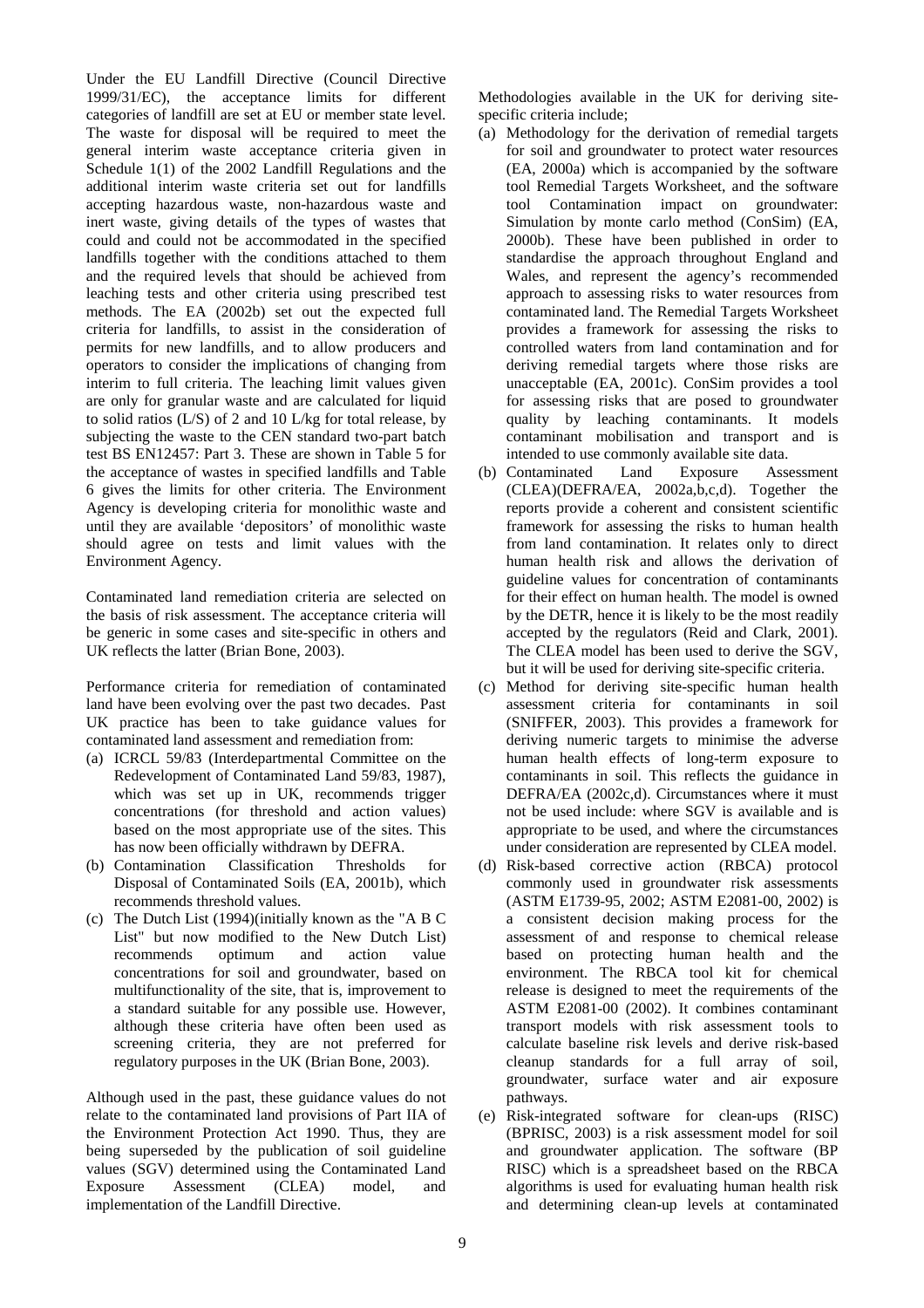sites. It has the ability to calculate additive risk due to multiple pathways, compounds and receptors with monte carlo capabilities for probabilistic risk evaluation.

### **Acid neutralisation capacity (ANC)**

The EA (2002b) details the pH range that should be used for evaluation of ANC. This is given under additional parameters for the acceptance of granular wastes in landfills and is shown in (Table 6). But it does not set out limit values.

The WTC protocol (WTC, 1991) has made suggestions on the limit for ANC for their four listed scenarios. The values were considered as 1 eq/kg of matrix to a final pH of 9 for utilisation and segregated landfill scenarios, and 3 eq/kg to a pH 9 for sanitary landfill. The higher value for the latter takes into account the fact that the material may be exposed to a higher amount of organic acid due to the biodegradation of municipal waste (WTC, 1991). However, it must be clarified that these were only early suggestions and hence not applicable to all scenarios.

### **Unconfined compressive strength (UCS)**

The UCS requirement is end-use driven and as such would vary according to the end-use. However, some guidelines and suggestions on limits exist and some of these are stated below.

An immersed UCS of 350kPa at 28 days is suggested by USEPA guidelines for materials that are to be disposed of to landfill (USEPA, 1986) which takes into consideration events such as weight of overburden and land moving equipment. In the Netherlands (Mulder, 2002) and France (Bone, 2002) a UCS of 1MPa is suggested for disposal. However, a higher value of the UCS of 3500kPa has been suggested by WTC (1991) for disposal to sanitary landfill because compaction of municipal waste might subject the S/S material to higher stresses because handling, placement and covering operations are not tailored for S/S material. It has also been suggested that the UCS with immersion should not be less than 80% of the UCS without immersion (Sherwood, 1994 and WTC, 1991).

The UCS of cement stabilised material for utilisation in sub-bases and bases, under the British specification, for the stipulated four categories CBM1-4 (Sherwood, 1994) are required to have a minimum 7 day cube compressive strength of 4.5, 7, 10 and 15 MPa respectively (Department of Transport, 1986). In the Netherlands, the UCS requirement for stabilised material for use as subbase layers is given at 3-5MPa, which is the requirement for raw materials. However, the American and South African specifications rank strength as not being the primary requirement for cement stabilised materials (Sherwood, 1994).

The CBR has been specified as required to achieve a minimum value of 15% at 7 days when tested according to BS 1924: Part 2, for utilisation as a capping layer (Table 4) (Highways Agency et al., 2001). For use as general fill, lower values are appropriate. Reid and Clark (2001) suggest a minimum CBR of 5% at 7 days, with swell of less than 5mm at 28 days, for use of material

treated with lime and PFA as general fill. Further, a minimum of 70% has been specified under the category of stabilised sub-base according to the TRL Road Note 31 (Sherwood, 1994).

# **Permeability**

The permeability limit is usually taken as  $10^{-9}$  m/s for inground treatment (this value is usually used for clay liners and cut-off walls) (Al-Tabbaa and Evans, 1998) and utilisation (WTC, 1991). USEPA tend to use  $10^{-9}$  m/s for disposal to landfill (Bates, 2002). On the other hand a higher limit value of  $10^{-8}$  m/s is suggested for disposal scenarios in the WTC protocol (WTC, 1991).

# **Durability**

S/S materials subjected to both freeze/thaw and wet/dry durability testing at 28 days are required to survive 12 cycles of the prescribed test procedures with a maximum of 30% corrected cumulative dry mass loss (WTC, 1991; ASTM D4842-90, 2002; ASTM D4843-88, 2002). The latter requirement is used as the criterion to distinguish between success and failure.

Where the S/S material is to be utilised in a road pavement in the UK within 450mm of the road surface, it has to pass the frost heave test (BS 812: Part 124, 1989). If the mean heave is 15mm or less, the material is nonfrost susceptible.

# **SUMMARY OF AVAILABLE DATA**

The NNAPICS project database (MONOLITH) incorporates 1506 literature references and properties of 7953 cement-based S/S material containing impurities. This database represents a large percentage of information available in the literature, and incorporates results of various physical and chemical properties which have resulted from various mix designs involving binders and contaminants, tested over different time periods and temperatures. The range of values for many of those properties was compiled from the NNAPICS database and are given in Table 7. As the figures show very wide ranges of results and extreme values have been included in the literature and this emphases the diverse nature of the materials tested and the properties of the resulting S/S material. Clearly these values need to be treated with caution as they depend on the test method used.

Summary of test methods and performance criteria used in the research projects, field trials and commercial projects carried out in the UK and described in Parts 2 and 3 of this series of publications (Al-Tabbaa and Perera, 2003 b and c) are given in Tables 8, 9 and 10 respectively. Table 10 also includes end use for each of the commercial projects.

### **CONCLUSIONS**

This report has presented the range of test methods available for the assessment of S/S materials and also treatment. The most commonly used tests, namely leachability, UCS, permeability and durability, were detailed. It is also clear that there is a vast number of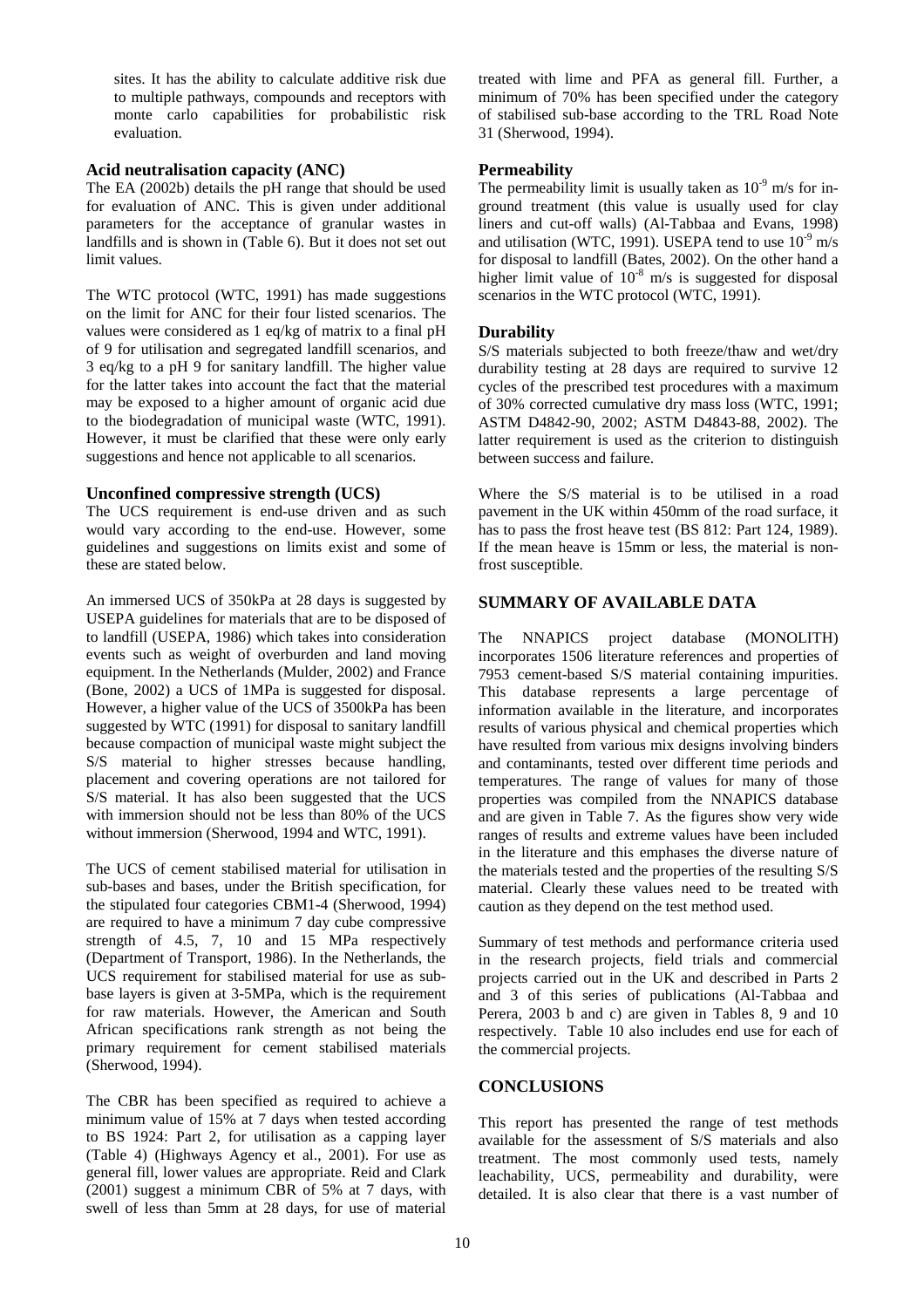leaching tests available. It was also clear that performance criteria varies depending on the management scenario of the end S/S material.

# **ACKNOWLEDGEMENTS**

The authors gratefully acknowledge the funding for STARNET by EPSRC. The authors are also grateful to the core members of STARNET for their contributions and in particular to Brian Bone for his contribution to the report.

# **REFERENCES**

- Al-Tabbaa, A. and Perera, A.S.R. (2003a). State of practice report, UK stabilisation/solidification treatment and remediation: Binders & Technology – Part I: Basic Principles. Submitted for publications to the Journal of Hazardous Materials.
- Al-Tabbaa, A. and Perera, A.S.R. (2003b). State of practice report, UK stabilisation/solidification treatment and remediation: Binders & Technology – Part II: Research. Submitted for publications to the Journal of Hazardous Materials.
- Al-Tabbaa, A. and Perera, A.S.R. (2003c). State of practice report, UK stabilisation/solidification treatment and remediation: Binders & Technology – Part III: Applications. Submitted for publications to the Journal of Hazardous Materials.
- American Nuclear Society (ANS) ANSI/ANS 16.1 (1986). Measurement of the leachability of solidified low-level radioactive wastes by a short term procedure.
- American Society for Testing of Materials (ASTM) Test Method C109/C109M (2001). Standard test method for compressive strength of hydraulic cement mortars, Vol. 04.01, pp. 83-88.
- American Society for Testing of Materials (ASTM) Test Method C151-00 (2001). Standard test method for autoclave expansion of Portland cement, Vol. 04.01, pp. 156-158.
- American Society for Testing of Materials (ASTM) Test Method C186-98 (2001). Standard test method for heat of hydration of hydraulic cement, Vol. 04.01. pp. 171-176.
- American Society for Testing of Materials (ASTM) Test Method C191-01a (2001). Standard test method for time of setting of hydraulic cement by vicat needle, Vol. 04.01, pp. 181-183.
- American Society for Testing of Materials (ASTM) Test Method C266-99 (2001). Standard test method for time of setting of hydraulic cement by Gillmore needles, Vol. 04.01, pp. 217-219.
- American Society for Testing of Materials (ASTM) Test Method C348-02 (2001). Standard test method for flexural strength of hydraulic cement mortars, Vol. 04.01, pp. 227-232.
- American Society for Testing of Materials (ASTM) Test Method C78-02 (2002). Standard test method for flexural strength of concrete (using simple beam with third–point loading), Vol. 04.02, pp. 35-37.
- American Society for Testing of Materials (ASTM) Test Method C88-99a (2002). Standard test method for

soundness of aggregates by use of sodium sulphate or magnesium sulphate, Vol. 04.02, pp. 38-40.

- American Society for Testing of Materials (ASTM) Test Method C128-01 (2002). Standard test method for density, relative density (specific gravity) and absorption of fine aggregate, Vol. 04.02, pp. 75-80.
- American Society for Testing of Materials (ASTM) Test Method C143/C143M-00 (2002). Standard test method for slump of hydraulic-cement concrete, Vol. 04.02, pp. 96-98.
- American Society for Testing of Materials (ASTM) Test Method C157/C157M-99 (2002). Standard test method for length change of hardened hydrauliccement mortar and concrete, Vol. 04.02, pp. 104-110.
- American Society for Testing of Materials (ASTM) Test Method C215 (2002). Standard test method for fundamental traverse, longitudinal and torsional resonant frequencies of concrete specimens, Vol. 04.02, pp. 135-140.
- American Society for Testing of Materials (ASTM) Test Method C469 (2002). Standard test method for static modulus of elasticity and Poisson's ratio of concrete in compression, Vol. 04.02, pp. 255-258.
- American Society for Testing of Materials (ASTM) Test Method C496-96 (2002). Standard test method for splitting tensile strength of cylindrical concrete specimens, Vol. 04.02, pp. 281-284.
- American Society for Testing of Materials (ASTM) Test Method C642-97 (2002). Standard test for density, absorption and voids in hardened concrete, Vol. 04.02, pp. 334-336.
- American Society for Testing of Materials (ASTM) Test Method C803/C803M-97 (2002). Standard test method for penetration resistance of hardened concrete, Vol. 04.02, pp. 422-425.
- American Society for Testing of Materials (ASTM) Test Method C939 (2002). Standard test method for flow of grout for pre-placed aggregate concrete (flow cone method), Vol. 04.02, pp. 506-508.
- American Society for Testing of Materials (ASTM) Test Method C1202-97 (2002). Standard test method for electrical indication of concrete's ability to resist chloride ion penetration, Vol. 04.02, pp. 654-659.
- American Society for Testing of Materials (ASTM) Test Method D422-63 (2002). Standard test method for particle-size analysis of soils, Vol. 04.08(I), pp. 10- 17.
- American Society for Testing of Materials (ASTM) Test Method D1633-00 (2002). Standard test method for compressive strength of moulded soil-cement cylinders, Vol. 04.08(I), pp. 161-164.
- American Society for Testing of Materials (ASTM) Test Method D1883-99 (2002). Standard test method for CBR (California Bearing Ratio) of laboratorycompacted soils, Vol. 04.08(I), pp. 171-179.
- American Society for Testing of Materials (ASTM) Test Method D2216-98 (2002). Standard test method for laboratory determination of water (moisture) content of soil and rock by mass, Vol. 04.08(I), pp. 218-222.
- American Society for Testing of Materials (ASTM) Test Method D4404-84 (Re-approved 1998) (2002). Standard test method for determination of pore volume and pore volume distribution of soil and rock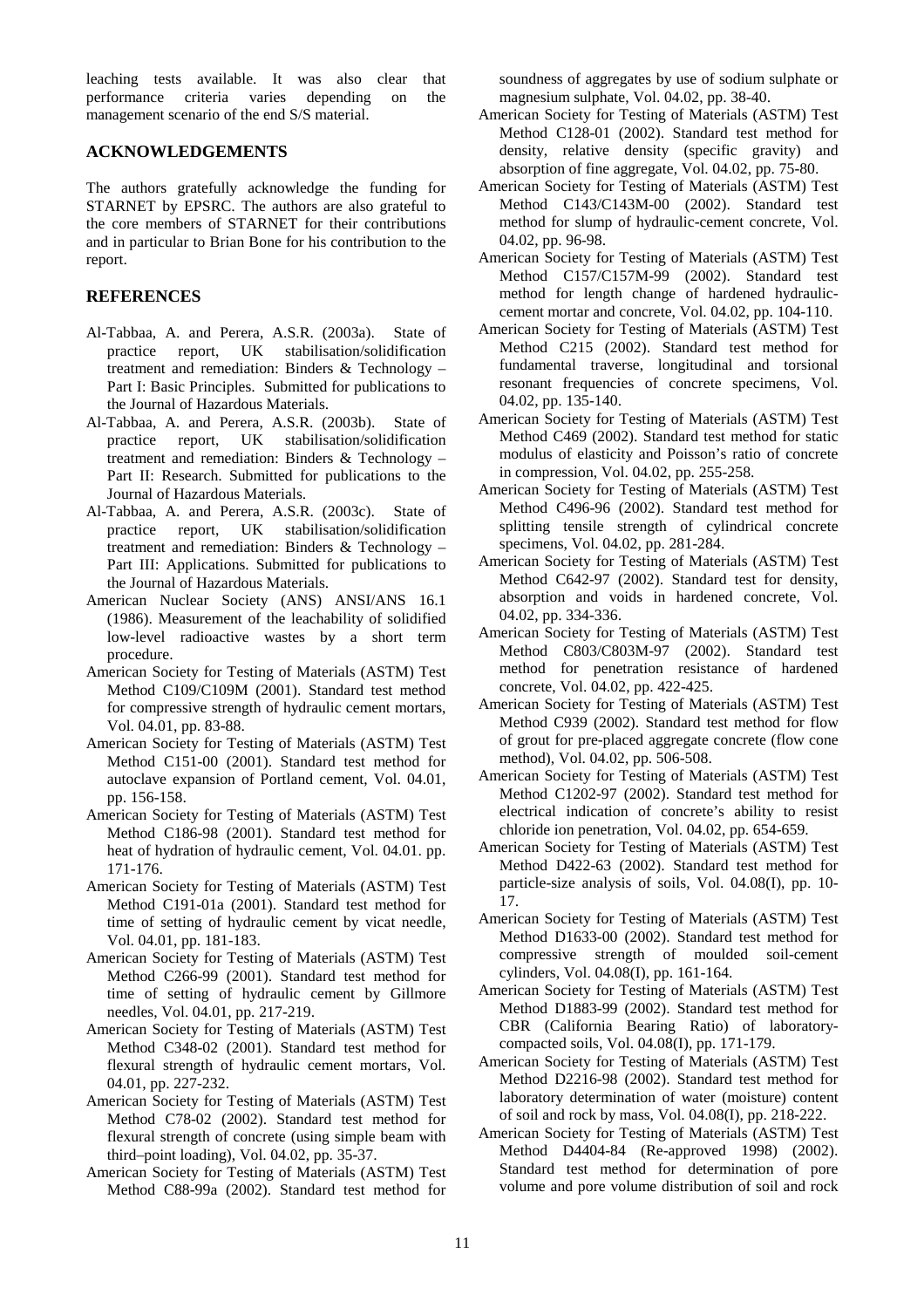by mercury intrusion porosimetry, Vol. 04.08(I), pp. 631-636.

- American Society for Testing of Materials (ASTM) Test Method D4429 (2002). Standard test method for CBR (California Bearing Ratio) of soils in place, Vol. 04.08(I), pp. 658-661.
- American Society for Testing of Materials (ASTM) Test Method D5084-00 (2002). Standard test method for measurement of hydraulic conductivity of saturated porous material using a flexible wall permeameter, Vol. 04.08(I), pp. 1010-1032.
- American Society for Testing of Materials (ASTM) Test Method D3987 (2002). Standard test method for shake extraction of solid waste with water, Vol. 11.04, pp. 1-5.
- American Society for Testing of Materials (ASTM) Test Method D4793 (2002). Standard test method for sequential batch extraction of waste with water, Vol. 11.04, pp. 56-65.
- American Society for Testing of Materials (ASTM) Test Method D4842-90 (Re-approved 2001) (2002). Standard test method for determining the resistance of solid wastes to freezing and thawing, Vol. 11.04, pp. 66-69.
- American Society for Testing of Materials (ASTM) Test Method D4843-88 (Re-approved 1999) (2002). Standard test method for wetting and drying test of solid wastes, Vol. 11.04, pp. 70-73.
- American Society for Testing of Materials (ASTM) Test Method D4874 (2002). Standard test method for leaching solid waste in a column apparatus, Vol. 11.04, pp. 81-88.
- American Society for Testing of Materials (ASTM) Test Method D5284 (2002). Standard test method for sequential batch extraction of waste with acid extraction fluid, Vol. 11.04, pp. 164-178.
- American Society for Testing of Materials (ASTM) Test Method E1739-95 (2002). Standard guide for riskbased corrective action applied at petroleum release sites, Vol. 11.04.
- American Society for Testing of Materials (ASTM) Test Method E2081-00 (2002). Standard guide for riskbased corrective action, Vol. 11.04.
- American Society for Testing of Materials (ASTM) Test Method C1308-95 (2001). Standard test method for accelerated leach test for diffusive releases from solidified waste and a computer program to model diffusive, fractional leaching from cylindrical waste forms Vol. 12.01.
- Bates, E.R., Akindele, F. and Sprinkle, D. (2001). Low cost stabilisation/solidification treatment for soils contaminated with dioxin, PCP and creosote. Proceeding of the Air and Waste Management Association's 94<sup>th</sup> Annual Conference and Exhibition, Orlando, Florida, USA.
- Bates, E.R. (2002). USEPA, personal communication.
- Bone, B. (2003). UK EPA, personal communication.
- BPRISC (2003). Risk-integrated software for clean-ups. www.bprisc.com
- British Standards Institution (1970). Methods of testing hardened concrete for other than strength, BS 1881: Part 5(5), pp. 17-27. British Standards Institution, London.
- British Standards Institution (1978). Methods of testing cement. Physical tests. Strength tests, BS 4550: Part 3(4). British Standards Institution, London.
- British Standards Institution (1978). Methods of testing cement. Physical tests. Tests for setting time, BS 4550: Part 3(6). British Standards Institution, London.
- British Standards Institution (1978). Methods of testing cement. Physical tests. Tests for heat of hydration, BS 4550: Part 3(8). British Standards Institution, London.
- British Standards Institution (1983). Testing concrete. Method for determination of slump, BS 1881: Part 102, pp. 1-3. British Standards Institution, London.
- British Standards Institution (1983). Testing concrete. Method for determination of compressive strength of concrete cubes, BS 1881: Part 116, pp. 1-3. British Standards Institution, London.
- British Standards Institution (1983). Testing concrete. Method for determination of tensile splitting strength, BS 1881: Part 117, pp. 1-4. British Standards Institution, London.
- British Standards Institution (1983). Testing concrete. Method for determination of flexural strength, BS 1881: Part 118, pp. 1-3. British Standards Institution, London.
- British Standards Institution (1983). Testing concrete. Method for determination of static modulus of elasticity in compression, BS 1881: Part 121, pp. 1-3. British Standards Institution, London.
- British Standards Institution (1983). Testing concrete. Method for determination of water absorption, BS 1881: Part 122, pp. 1-3. British Standards Institution, London.
- British Standards Institution (1984). Testing concrete. Method for determination of flow, BS 1881: Part 105, pp. 1-4. British Standards Institution, London.
- British Standards Institution (1989). Testing aggregates. Method for determination of frost-heave, BS 812: Part 124, pp. 2-22. British Standards Institution, London.
- British Standards Institution (1990). Methods of test for soils for civil engineering purposes. Classification tests, BS 1377: Part 2(3), pp. 2–5. British Standards Institution, London.
- British Standards Institution (1990). Methods of test for soils for civil engineering purposes. Classification tests, BS 1377: Part 2(7), pp. 22–26. British Standards Institution, London.
- British Standards Institution (1990). Methods of test for soils for civil engineering purposes. Classification tests, BS 1377: Part 2(8), pp. 26–30. British Standards Institution, London.
- British Standards Institution (1990). Methods of test for soils for civil engineering purposes. Classification tests, BS 1377: Part 2(9), pp. 30–45. British Standards Institution, London.
- British Standards Institution (1990). Methods of test for soils for civil engineering purposes. Compaction related tests, BS 1377: Part  $4(3)$ , pp. 2-11. British Standards Institution, London.
- British Standards Institution (1990). Methods of test for soils for civil engineering purposes. Compaction related tests, BS 1377: Part 4(5), pp. 15–19. British Standards Institution, London.
- British Standards Institution (1990). Methods of test for soils for civil engineering purposes. Compaction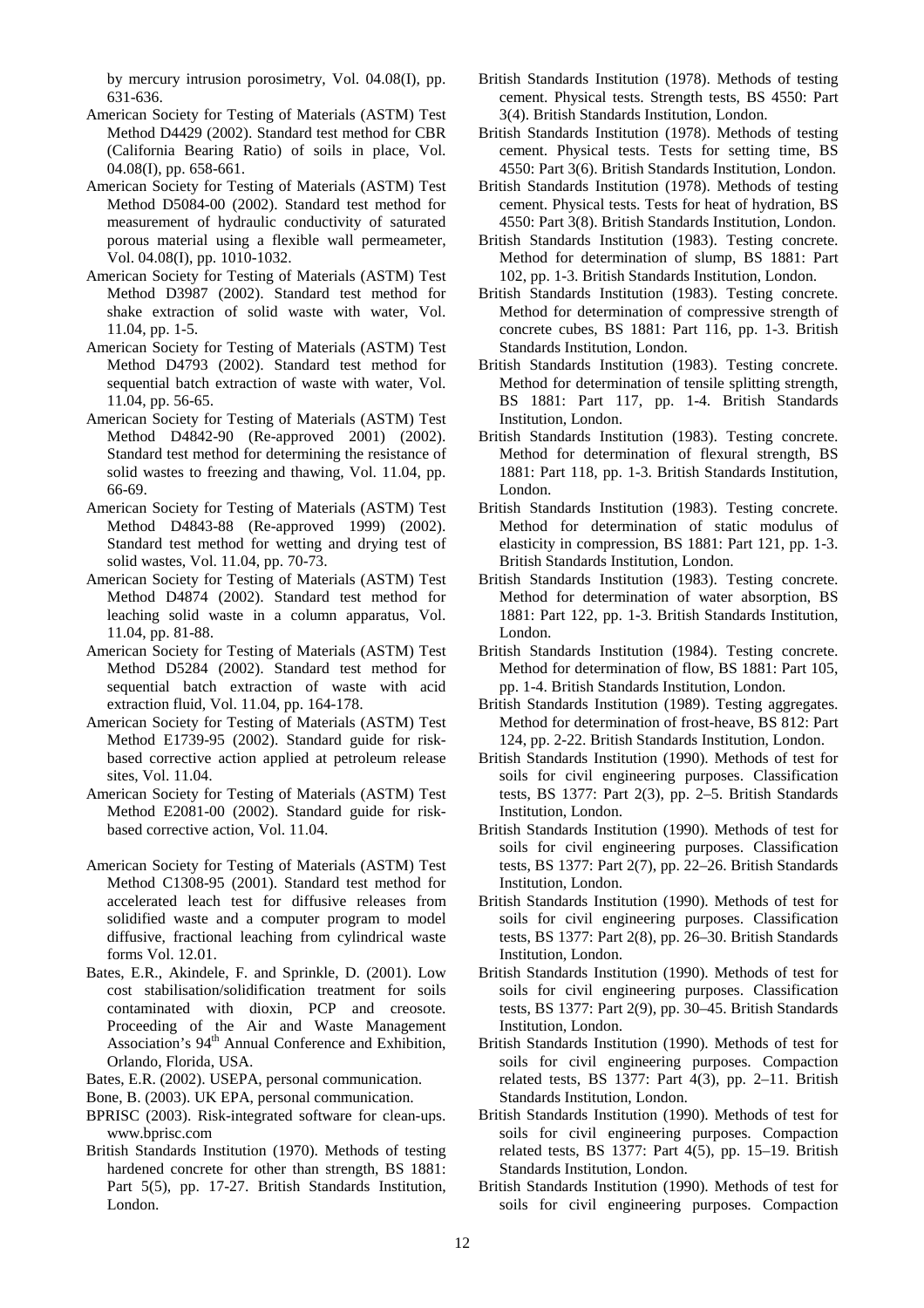related tests, BS 1377: Part 4(7), pp. 20–26. British Standards Institution, London.

- British Standards Institution (1990). Methods of test for soils for civil engineering purposes. Compressibility, permeability and durability tests, BS 1377: Part 5(5), pp. 10–14. British Standards Institution, London.
- British Standards Institution (1990). Methods of test for soils for civil engineering purposes. Compressibility, permeability and durability tests, BS 1377: Part 5(7), pp. 18. British Standards Institution, London.
- British Standards Institution (1990). Methods of test for soils for civil engineering purposes. Consolidation and permeability tests in hydraulic cells with pore pressure measurement, BS 1377: Part 6(6), pp. 40–44. British Standards Institution, London.
- British Standards Institution (1990). Methods of test for soils for civil engineering purposes. Shear strength tests (total stress), BS 1377: Part 7(7), pp. 19–22. British Standards Institution, London.
- British Standards Institution (1990). Methods of test for soils for civil engineering purposes. In-situ tests, BS 1377: Part 9(4.3), pp. 31–33. British Standards Institution, London.
- British Standards Institution (1990). Testing concrete. Recommendations for measurement of dynamic modulus of elasticity, BS 1881: Part 209, pp. 1-6. British Standards Institution, London.
- British Standards Institution (1990). Stabilised materials for civil engineering purposes. Methods of test for cement-stabilised and lime-stabilised material. Classification tests. Determination of moisture content, BS 1924: Part 2(1.3), pp. 3-6. British Standards Institution, London.
- British Standards Institution (1990). Stabilised materials for civil engineering purposes. Methods of test for cement-stabilised and lime-stabilised material. Classification tests. Determination of the degree of pulverisation, BS 1924: Part 2(1.5), pp. 10. British Standards Institution, London.
- British Standards Institution (1990). Stabilised materials for civil engineering purposes. Methods of test for cement-stabilised and lime-stabilised material. Compaction related tests. Determination of the dry density/moisture content relation, BS 1924: Part  $2(2.1)$ , pp. 11-19. British Standards Institution, London.
- British Standards Institution (1990). Stabilised materials for civil engineering purposes. Methods of test for cement-stabilised and lime-stabilised material. Compaction related tests. Determination of the moisture condition value (MCV), BS 1924: Part 2(2.2), pp. 19-20. British Standards Institution, London.
- British Standards Institution (1990). Stabilised materials for civil engineering purposes. Methods of test for cement-stabilised and lime-stabilised material. In-situ density tests, BS 1924: Part 2(3), pp. 21-34. British Standards Institution, London.
- British Standards Institution (1990). Stabilised materials for civil engineering purposes. Methods of test for cement-stabilised and lime-stabilised material. Strength and durability tests. Determination of the compressive strength of cylindrical specimens, BS

1924: Part 2(4.1) and 2(4.2), pp. 35-41. British Standards Institution, London.

- British Standards Institution (1990). Stabilised materials for civil engineering purposes. Methods of test for cement-stabilised and lime-stabilised material. Strength and durability tests. Determination of the tensile splitting strength, BS 1924: Part 2(4.4), pp. 42- 43. British Standards Institution, London.
- British Standards Institution (1990). Stabilised materials for civil engineering purposes. Methods of test for cement-stabilised and lime-stabilised material. Strength and durability tests. Laboratory determination of the CBR, BS 1924: Part 2(4.5), pp. 43-47. British Standards Institution, London.
- British Standards Institution (1990). Stabilised materials for civil engineering purposes. Methods of test for cement-stabilised and lime-stabilised material. Strength and durability tests. Determination of the insitu CBR, BS 1924: Part 2(4.6), pp. 47. British Standards Institution, London.
- British Standards Institution (1990). Stabilised materials for civil engineering purposes. Methods of test for cement-stabilised and lime-stabilised material. Strength and durability tests. Determination of the frost heave, BS 1924: Part 2(4.8), pp.47. British Standards Institution, London.
- British Standards Institution (1990). Stabilised materials for civil engineering purposes. Methods of test for cement-stabilised and lime-stabilised material. Chemical tests. Determination of the initial consumption of lime, BS 1924: Part 2(5.4), pp. 54-56. British Standards Institution, London.
- British Standards Institution (1990). Stabilised materials for civil engineering purposes. Methods of test for cement-stabilised and lime-stabilised material, BS 1924: Part 2. British Standards Institution, London.
- British Standards Institution (1990). Stabilised materials for civil engineering purposes. Methods of test for cement-stabilised and lime-stabilised material, BS 1924: Part 2. British Standards Institution, London.
- British Standards Institution (1995). Porosity and pore size distribution of materials. Method of evaluation by mercury porosimetry, BS 7591: Part 1, pp. 3-9. British Standards Institution, London.
- British Standards Institution (1995). Methods of testing cement. Determination of strength, BS EN 196: Part 1, pp. 3-17. British Standards Institution, London.
- British Standards Institution (1995). Methods of testing cement. Determination of setting time and soundness, BS EN 196: Part 3, pp. 1-7. British Standards Institution, London.
- British Standards Institution (1998). Characterisation of waste. Methodology for the determination of leaching behaviour of waste under specified conditions. DD ENV 12920. British Standards Institution, London.
- British Standards Institution (2000). Testing fresh concrete. Slump test, BS EN 12350: Part 2, pp. 1-5. British Standards Institution, London.
- British Standards Institution (2000). Testing fresh concrete. Flow table test, BS EN 12350: Part 5, pp. 1- 5. British Standards Institution, London.
- British Standards Institution (2002). Testing hardened concrete. Compressive strength of test specimens, BS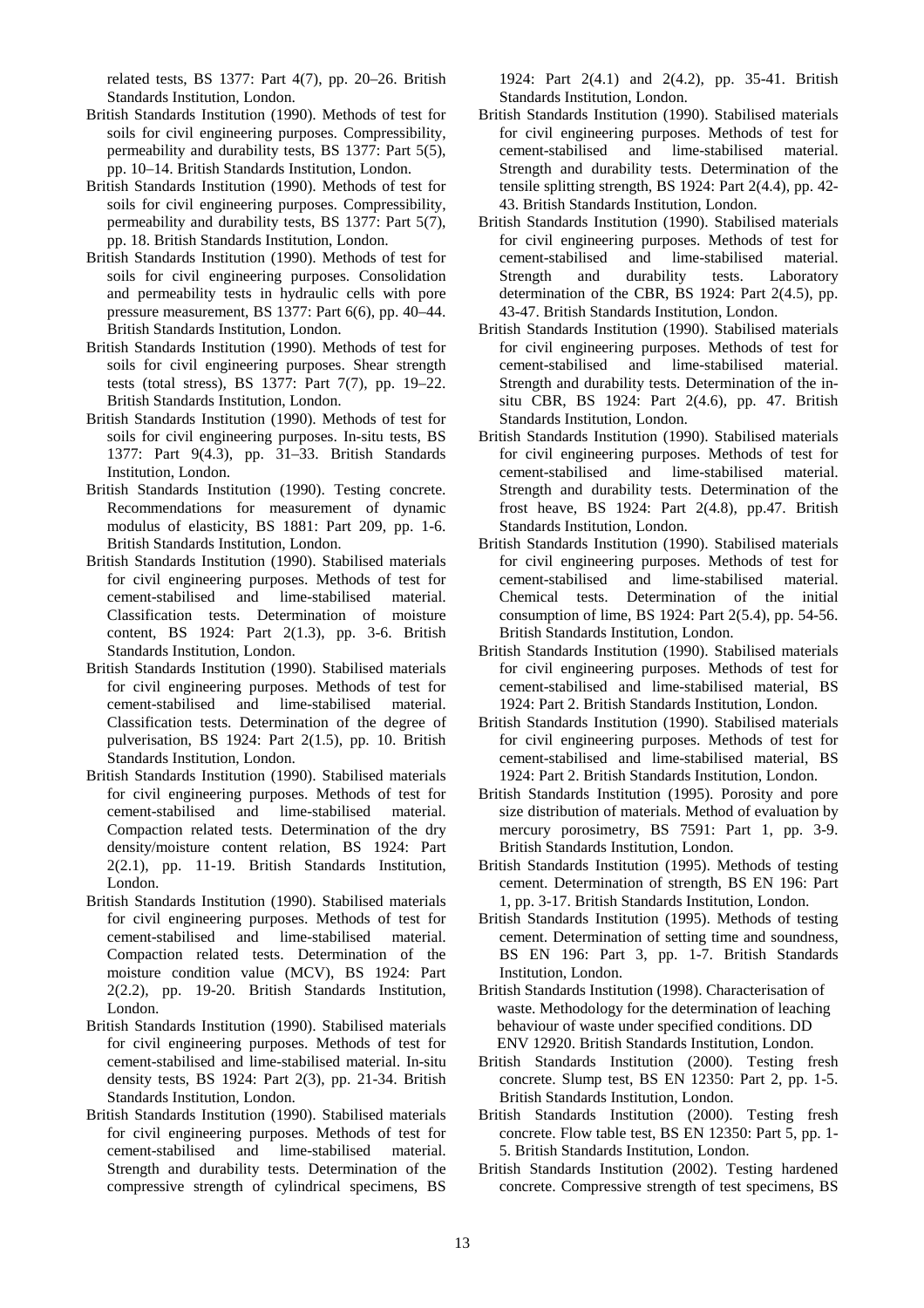EN 12390: Part 3, pp. 1-12. British Standards Institution, London.

- British Standards Institution (2002). Characterization of waste. Leaching. Compliance test for leaching of granular waste materials and sludges. BS EN 12457: Part 1: One stage batch test at a liquid to solid ratio of 2 l/kg for materials with high solid content and with particle size below 4 mm (without or with size reduction). British Standards Institution, London.
- British Standards Institution (2002). Characterization of waste. Leaching. Compliance test for leaching of granular waste materials and sludges. BS En 12457: Part 2: One stage batch test at a liquid to solid ratio of 10 l/kg for materials with particle size below 4 mm (without or with size reduction). British Standards Institution, London.
- British Standards Institution (2002). Characterization of waste. Leaching. Compliance test for leaching of granular waste materials and sludges. BS EN 12457: Part 3: Two stage batch test at a liquid to solid ratio of 2 l/kg and 8 l/kg for materials with high solid content and with particle size below 4 mm (without or with size reduction). British Standards Institution, London.
- British Standards Institution (2002). Characterization of waste. Leaching. Compliance test for leaching of granular waste materials and sludges. BS EN 12457: Part 4: One stage batch test at a liquid to solid ratio of 10 l/kg for materials with particle size below 10 mm (without or with size reduction). British Standards Institution, London.
- CEN/TC292 (in prep). Characterisation of waste Compliance leaching test for monolithic material. Work Item 00292010.
- Council Directive 1991/689/EEC (1991). Hazardous Waste Directive. Text from the Official Journal of the European Communities L377 on 31 December 1991.
- Council Directive 1999/31/EC (1999). European Union Landfill Directive. Text from the Official Journal of the European Communities L182/1 on 16 July 1999.
- DEFRA and Environment Agency (2002a). Assessment of risks to human health from land contamination: an overview of the development of guideline values and related research. R&D Publications CLR7. Environment Agency, UK.
- DEFRA and Environment Agency (2002b). Priority contaminants report. R&D Publications CLR8. Environment Agency, UK.
- DEFRA and Environment Agency (2002c). Contaminants in soil: collation of toxicology data and intake values for humans. R&D Publications CLR9. Environment Agency, UK.
- DEFRA and Environment Agency (2002d). The contaminated land exposure assessment model (CLEA): technical basis and algorithms. R&D Publications CLR10. Environment Agency, UK.
- DEFRA and Environment Agency (in prep). Model procedures for the management of land contamination.
- DETR/EA/IEH (2000). Guidelines for environmental risk assessment and management. The Stationery Office, London.
- Department of Transport, 1986. Specification for highway works, Sixth Edition. HMSO, London 1986.
- DIN-NORMEN. DIN 38414 S4 (1984). Determination of leachability by water (S4). German standard methods for examination of water, wastewater and sludge. Sludge and Sediments (group S)
- Environment Agency (2000a). Methodology for the derivation of remedial targets for soil and groundwater to protect water resources. EA R&D Publication 20. Environment Agency, UK.
- Environment Agency (2000b). Contamination impact on groundwater: Simulation by monte carlo method. Prepared by Golder Associates (UK) Ltd. Environment Agency, UK.
- Environment Agency (2001a). Guidance on the waste treatment requirements of article 6(a) of the landfill directive. Version 2.1 External Consultation Draft. Environment Agency, UK.
- Environment Agency (2001b). Guidance on the disposal of contaminated soils. Version 3. Environment Agency, UK.
- Environment Agency (2001c). Remedial Targets Worksheet v2.2a. User Manual. Environment Agency Report NC/99/11. Environment Agency, UK.
- Environment Agency (2002a). Landfill directive regulatory guidance note 2 (LFD RGN 2). Interim waste acceptance criteria and procedures. Version 4.0, November 2002, Environment Agency, UK.
- Environment Agency (2002b). Guidance on national interim waste acceptance procedures. Version 1.2 External Consultation Draft. Environment Agency, UK.
- Evans, C.W. (1998). Studies related to the in situ treatment of contaminated ground using soil mix technology. PhD Thesis, University of Birmingham.
- Feldman, F.R. and Ramachandran, V.S. (1971). Differentiation of interlayer and adsorbed water in hydrated Portland cement by thermal analysis. Cement and Concrete Research, Vol. 1, No. 6, pp. 607-620.
- Harris, M. R., Herbert, S. M. and Smith, M. A. (1995). Remedial treatment for contaminated land. Volume IX: In-situ methods of remediation, Construction Industry Research and Information Association Special Publication 109, pp 121-131.
- Head K. H. (1992). Manual of soil laboratory testing, Vol. 3, Chapter 20: Triaxial consolidation and permeability tests, pp 1001-1027.
- Heasman, L. (2002). The significance of leaching tests within European landfill directive. CLAIRE newsletter, summer 2002, pp. 8.
- Highways Agency, Scottish Executive Development Department, The National Assembly for Wales and the Department for Regional Development, Northern Ireland (2000). Design manual for roads and bridges, Volume 4, Section 1 Part 6: Treatment of fill and capping materials using either lime or cement or both. Highways Advice Note 74/00. The Stationery Office, London.
- Highways Agency, Scottish Executive Development Department, The National Assembly for Wales and the Department for Regional Development, Northern Ireland (2001). Manual of contract documents for highway works:

Volume 1. Specification for highway works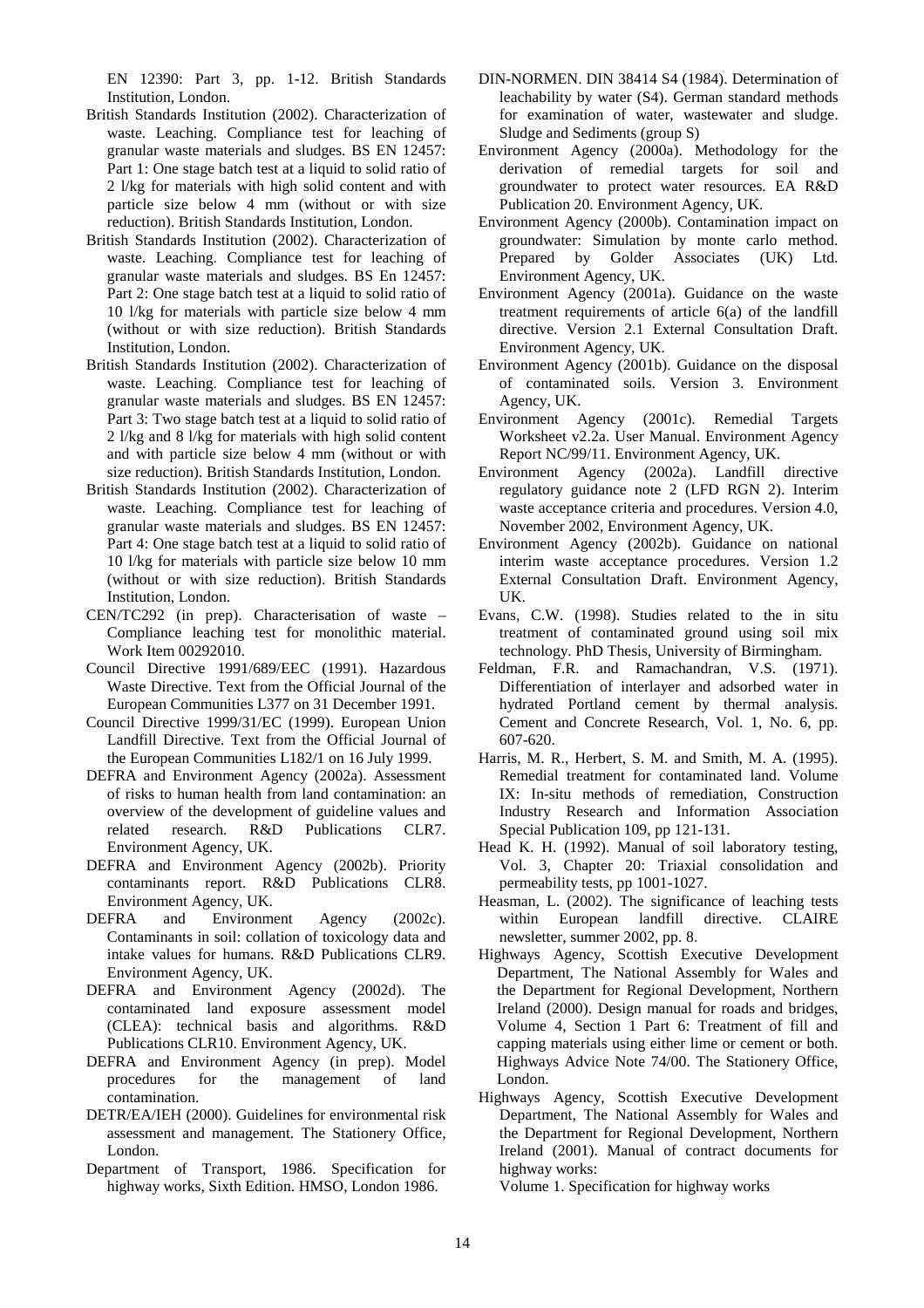Volume 2. Notes for guidance on the specification for highway works.

The Stationery Office, London.

- Hinsenveld, M.A. (1992). Sound and practical method to determine the quality of stabilisation. In: Proceedings of the first international NATO/CCMS conference on the evaluation of demonstrated and emerging technologies for the treatment and cleanup of contaminated land and groundwater (Phase II), (Budapest). USEPA Risk Reduction Engineering Laboratory (Cincinnati).
- Hinsenveld, M.A. (1993). Sound and practical method to determine the quality of stabilisation. In: Proceedings of the fourth international KfK/TNO conference on contaminated soil. Arendt, F. et al (eds.) Kluwer (Dordrecht), pp. 1519.
- Interdepartmental Committee on the Redevelopment of Contaminated Land 59/83 (1987). Guidance on the assessment and redevelopment of contaminated land. 2<sup>nd</sup> Edition[.](http://www.contaminatedland.co.uk/std-guid/icrcl-l.htm) DETR Publications.
- International Society for Rock Mechanics (1985). ISRM suggested methods for porosity/density determination using saturation and calliper techniques, Ed. ET Brown, International Society for Rock Mechanics, London.
- Isenburg, J.E. and Moore, M. (1992). Generalised acid neutralisation capacity test. Stabilisation and Solidification of Hazardous, Radioactive and Mixed Waste, In: T.M. Gilliam and C.C. Wiles (Eds.), STP 1123, American Society for Testing and Materials, Philadelphia, PA, USA.
- Kollek, J.J. (1989). The determination of the permeability of concrete to oxygen by the Cembureau method – a recommendation, Materials and Structures, Vol. 22. No. 129, pp. 225-230.
- LaGrega, M.D., Buckingham, P.L. and Evans, J.C. (1994). Stabilisation and solidification. Hazardous Waste Management, McGraw-Hill, pp. 641-704.
- Landfill (England and Wales) Regulations (2002). SI No 1559.
- Lewin, K., Bradshaw, K., Blakey, N. C., Turrell, J., Hennings, S. M. and Flavin, R. J. (1994). Leaching tests for assessment of contaminated land: Interim NRA guidance, NRA, R&D Note 301, Bristol, UK.
- Materials Characterisation Centre (MCC) (1981). MCC-5S Sox
- Materials Characterisation Centre (MCC) (1984). MCC-1 Static leach test method.
- Materials Characterisation Centre (MCC) (1984). MCC-2 Static, high-temperature leach test.
- McKinley, J.D., Thomas, H., Williams, K. and Reid, J.M. (1999). Detailed chemical analysis of lime stabilized materials. TRL Report 424. Transport Research Laboratory, Crowthorne.
- Mulder, E. (2002). TNO, personal communication.
- Neville, A.M. (1997). Properties of concrete. Fourth Edition. Longman group UK limited.
- Neville, A.M. and Brooks, J.J. (1993). Concrete technology. Longman group UK limited.
- Netherlands Normalisation Institute (1995a). Leaching characteristics of earthy and stony building and waste materials. Leaching tests. Determination of the availability for leaching of inorganic components

from granular materials. NEN 7341. Netherlands Normalisation Institute.

- Netherlands Normalisation Institute (1995b). Leaching characteristics of earthy and stony building and waste materials. Leaching tests. Determination of the leaching of inorganic components from granular materials with the cascade test. NEN 7349. Netherlands Normalisation Institute.
- Netherlands Normalisation Institute (1995c). Leaching characteristics of earthy and stony building and waste materials. Leaching tests. Determination of the leaching of inorganic components from buildings and monolithic waste materials with the diffusion test. NEN 7345. Netherlands Normalisation Institute.
- Netherlands Normalisation Institute (1995d). Leaching characteristics of earthy and stony building and waste materials. Leaching tests. Determination of the leaching of inorganic components from granular materials with the column test. NEN 7343. Netherlands Normalisation Institute.
- prEN14405 (2002). Characterisation of waste. Leaching behaviour test. Up-flow percolation test. CEN/TC292.
- prEN14429 (2002). Characterisation of waste. Leaching behaviour test. Influence of pH on leaching with initial acid/base addition. CEN/TC292.
- Reid, J M and Clark, G T (2001). The processing of contaminated land in highway works. TRL Report 489. TRL Limited, Crowthorne.
- Sherwood P. T. (1993). Soil stabilization with cement and lime, HMSO.
- Shi, C., Stegemann, J.A. and Caldwell, R.J. (1998), Effect of supplementary cementing materials on the specific conductivity of pore solution and its implications on the rapid chloride permeability test (AASHTO T277 and ASTM C1202) results, ACI Materials Journal, Vol. 95, No. 4, pp. 389-394.
- SNIFFER (2003). Method for deriving site specific human health assessment criteria for contaminants in soil. SNIFFER report LQ01. Scotland and Northern Ireland Forum for Environmental Research, UK.
- Stegemann, J.A., Butcher, E.J., Irabien, A., Johnston, P., de Miguel, R., Ouki, S.K., Polettini, A. and Sassaroli, G., Eds. (2001), Neural network analysis for prediction of interactions in cement/waste systems - Final Report, Commission of the European Community, Brussels, Belgium, Contract No. BRPR-CT97-0570.
- Stegemann, J.A. and Coté, P.L. (1990). Summary of an investigation of test methods for solidified waste evaluation. Waste Management, Vol. 10, pp. 41-52.
- Stegemann, J.A. and Coté, P.L. (1991). Investigation of test methods for solidified waste evaluation. Appendix B: Test methods for solidified waste evaluation. Environment Canada. Manuscript Series Document TS – 15.
- Taylor, H.F.W. (1997). Cement chemistry. Thomas Telford, London.
- The Dutch List (1994). Intervention values and target values – soil quality standards. Ministry of Housing, Spatial Planning and Environment, The Netherlands.
- Tessier, A., Campbell, P.G.C. and Bisson, M. (1979). Sequential extraction procedure for the speciation of particulate trace metals. Analytical Chemistry, Vol. 51, No. 7, pp. 844-851.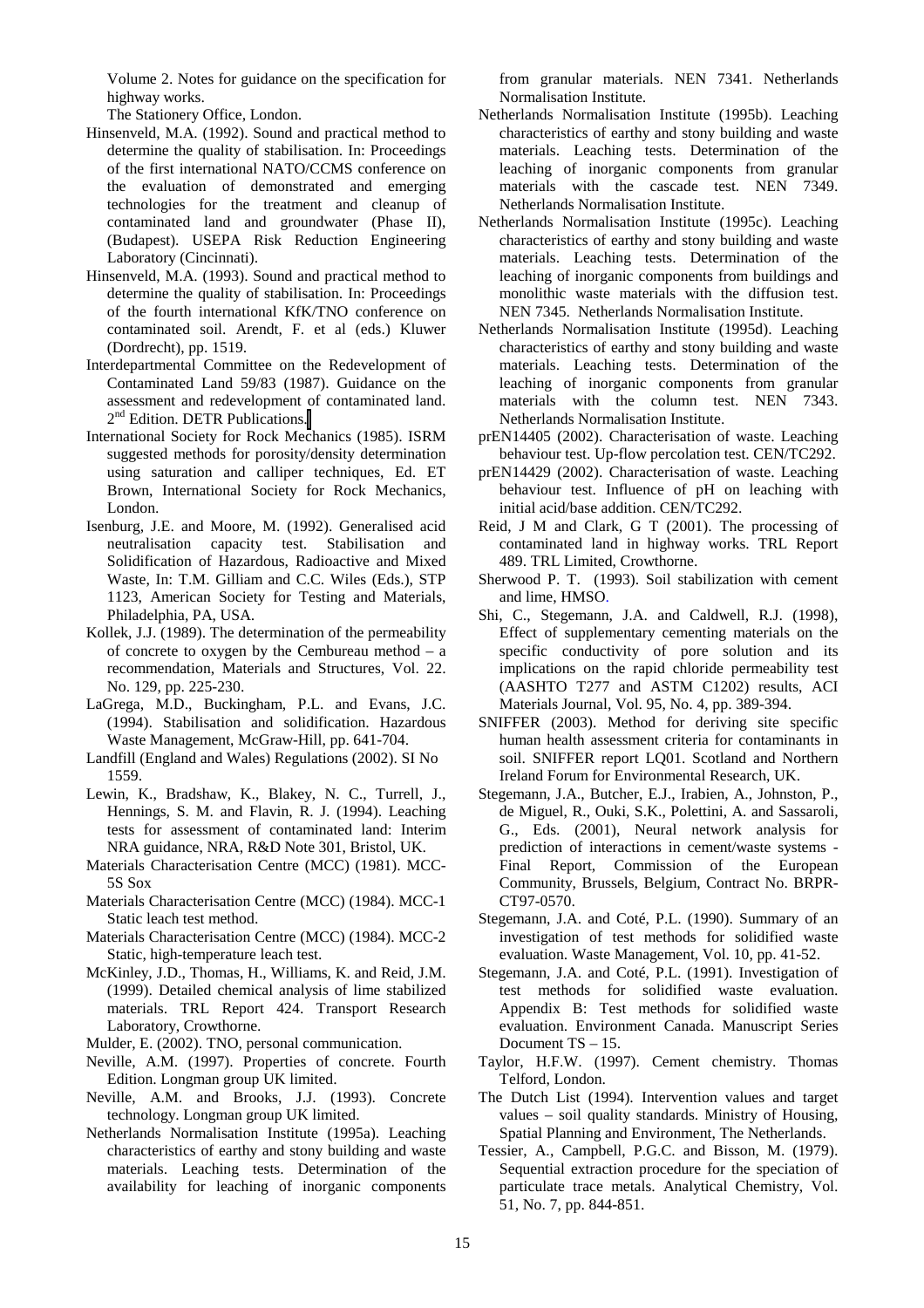- U.S. Bureau of Reclamation (1992). Procedure for direct tensile strength, static modulus of elasticity, and Poisson's ratio of cylindrical concrete specimens in tension, Concrete Manual, Part 2,  $9<sup>th</sup>$  Eds, pp. 726– 731.
- United States Environmental Protection Agency (2003a). Method 1311: Toxicity characteristic leaching procedure. SW846 On-line test methods for evaluation of solid wastes, physical chemical methods, URL: http://www.epa.gov/epaoswer/ hazwaste/test/pdfs/1311.pdf
- United States Environmental Protection Agency (2003b). Method 1310A: Extraction procedure (EP) toxicity test method and structural integrity test. SW846 Online test methods for evaluation of solid wastes, physical chemical methods, URL: http://www.epa.gov /epaoswer/hazwaste/test/pdfs/1310A.pdf
- United States Environmental Protection Agency (2003c). Method 1312: Synthetic precipitation leaching procedure. SW846 On-line test methods for evaluation of solid wastes, physical chemical methods, URL: http://www.epa.gov/epaoswer/ hazwaste/test/pdfs/1312.pdf
- United States Environmental Protection Agency (2003d). Method 1320: Multiple extraction procedure. SW846 On-line test methods for evaluation of solid wastes, physical chemical methods, URL: http://www.epa.gov /epaoswer/hazwaste/test/pdfs/1320.pdf
- United States Environmental Protection Agency (1986). Prohibition on the disposal of bulk liquid hazardous waste in landfills – Statutory interpretive guidance. Office of Solid Waste and Emergency Response (OSWER) Policy Directive No. 9487.00-2A. EPA/530-SW-016, Washington DC.
- University of Wisconsin (1978). Standard leach test, procedure C.
- Van der Sloot, H., Heasman, L. and Quevauviller, P. (1997). Harmonisation of leaching/extraction tests. Elsevier.
- Wastewater Technology Centre (1991). Proposed evaluation protocol for cement-based solidified wastes. Report EPS 3/HA/9, Environment Canada.
- Wastewater Technology Centre (1990). Compendium of waste leaching tests. Report EPS 3/HA/7, Environment Canada.
- Weitzman, L.H., Hamel, L.E. and Barth, E.F. (1990). Evaluation of solidification/stabilisation as a best demonstrated available technology for contaminated soils, EPA/600/52-89/013.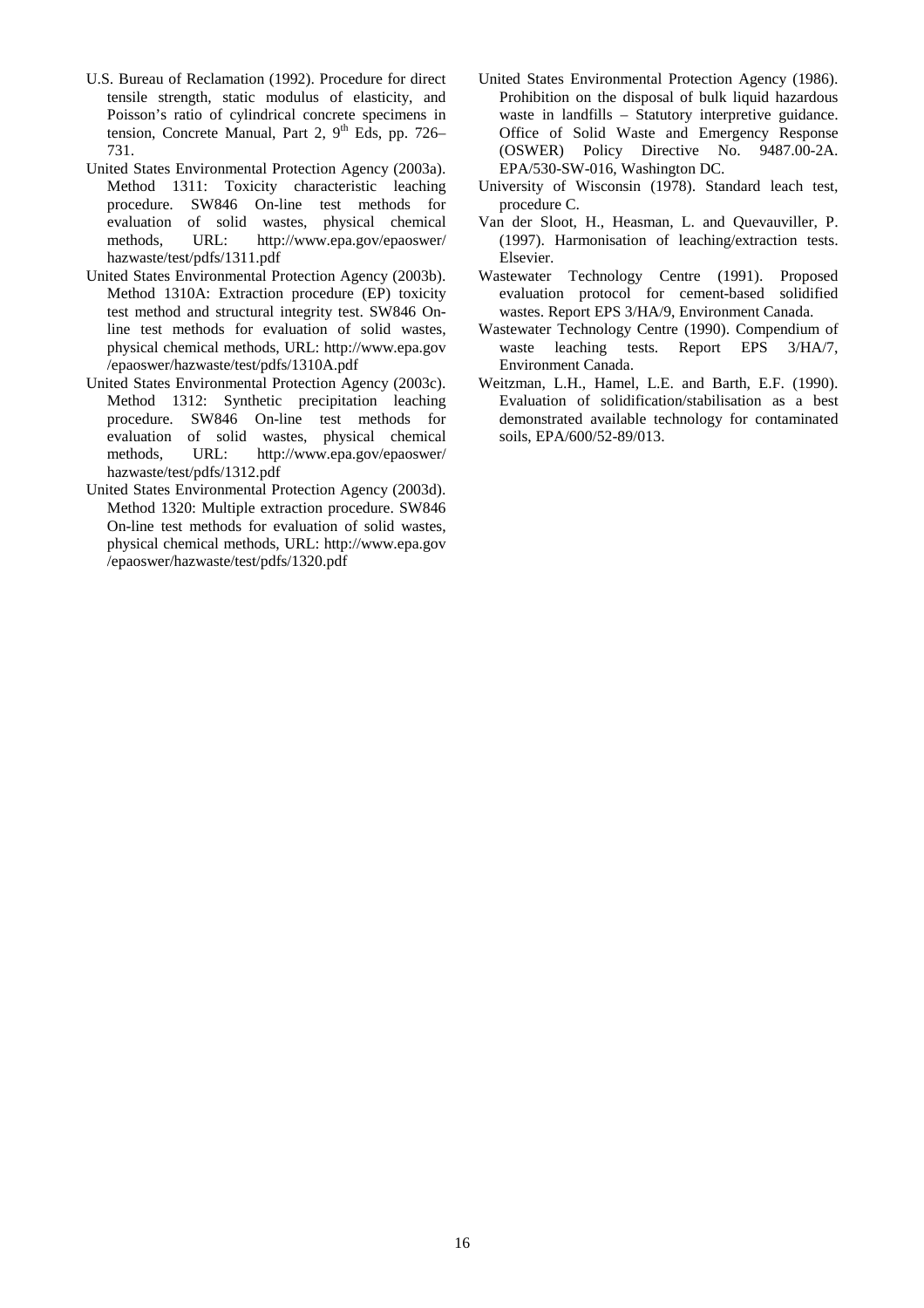Table 1 Operating parameters for BS EN 12457

| Part           |        |        |          |        |
|----------------|--------|--------|----------|--------|
| Particle size  | ${<}4$ | ${<}4$ | $\lt$ 4  | $<$ 10 |
| (mm)           |        |        |          |        |
| L/S ratio      |        | 10     | $2 + 8$  | 10     |
| (L/kg)         |        |        |          |        |
| <b>Contact</b> | 24     | 24     | $6 + 18$ | 24     |
| time(h)        |        |        |          |        |

Table 2. Typical use of the properties on untreated and treated S/S materials and also at the point of onset

| <b>Property</b>                       | To assess suitability     | <b>Testing just after</b> | <b>End product</b>        |  |
|---------------------------------------|---------------------------|---------------------------|---------------------------|--|
|                                       | for treatment             | treatment                 | specification             |  |
| <b>Commonly utilised</b>              |                           |                           |                           |  |
| Leachability and pH                   | $\mathbf X$               |                           | X                         |  |
| Unconfined compressive strength       |                           |                           | $\mathbf X$               |  |
| Durability                            |                           |                           | $\overline{\text{X}}$     |  |
| Permeability                          | $\mathbf X$               |                           | $\overline{X}$            |  |
| <b>Others of relevance</b>            |                           |                           |                           |  |
| Bound water                           | X                         | $\mathbf X$               | X                         |  |
| <b>Bulk</b> density                   | $\overline{\text{X}}$     | $\overline{\mathrm{X}}$   | $\overline{\mathrm{X}}$   |  |
| Chloride permeability                 | $\overline{\text{X}}$     |                           | $\mathbf X$               |  |
| California Bearing Ratio (CBR)        |                           |                           | $\mathbf X$               |  |
| Dry density/moisture content relation | X?                        | $\mathbf X$               | $\mathbf X$               |  |
| Flow                                  | $\mathbf X$               | $\mathbf X$               |                           |  |
| Heat of hydration                     | $\overline{\mathrm{X}}$   | X                         |                           |  |
| Initial Consumption of Lime (ICL)     | X?                        |                           |                           |  |
| Intrinsic permeability                | $\mathbf X$               |                           | X                         |  |
| Microstructural examination           |                           |                           | $\overline{\text{X}}$     |  |
| Modulus of elasticity                 |                           |                           | $\mathbf X$               |  |
| Moisture content                      | $\overline{\text{X}}$     | $\overline{\text{X}}$     | $\overline{\text{X}}$     |  |
| Moisture Condition Value (MCV)        | $\overline{\text{X}}$     | $\overline{\text{X}}$     | $\overline{\text{X}}$     |  |
| Oxygen permeability                   | $\overline{\text{X}}$     |                           | $\overline{X}$            |  |
| Particle size distribution            | $\overline{\mathrm{X}}$   |                           |                           |  |
| Penetration resistance                |                           |                           | $\overline{X}$            |  |
| Porosity                              | $\overline{\mathbf{X}}$   | $\mathbf X$               | $\overline{X}$            |  |
| Pulverisation                         |                           | X                         | $X$ ?                     |  |
| Setting time                          |                           | $\boldsymbol{\mathrm{X}}$ |                           |  |
| Shrinkage/expansion                   | $\boldsymbol{\mathrm{X}}$ |                           | $\boldsymbol{\mathrm{X}}$ |  |
| Slump                                 |                           | $\overline{\mathbf{X}}$   |                           |  |
| Soundness                             |                           |                           | $\overline{X}$            |  |
| Specific gravity                      | $\boldsymbol{\mathrm{X}}$ | $\overline{\text{X}}$     | $\overline{X}$            |  |
| Tensile strength                      |                           |                           | $\overline{X}$            |  |
| Water absorption                      | X                         |                           | X                         |  |
| Other chemical tests                  | $\overline{\text{X}}$     |                           | $\overline{\text{X}}$     |  |

Table 3. Summarised timetable (EA, 2002b)

|               | All new landfills | Existing hazardous landfills | Other existing landfills        |
|---------------|-------------------|------------------------------|---------------------------------|
| <b>NIWAC</b>  | Via permit        | From 16 July 2002            | When re-permitted, unless after |
|               |                   |                              | 16 July 2005                    |
| Full Criteria | 16 July 2005      | 16 July 2005                 | 16 July 2005                    |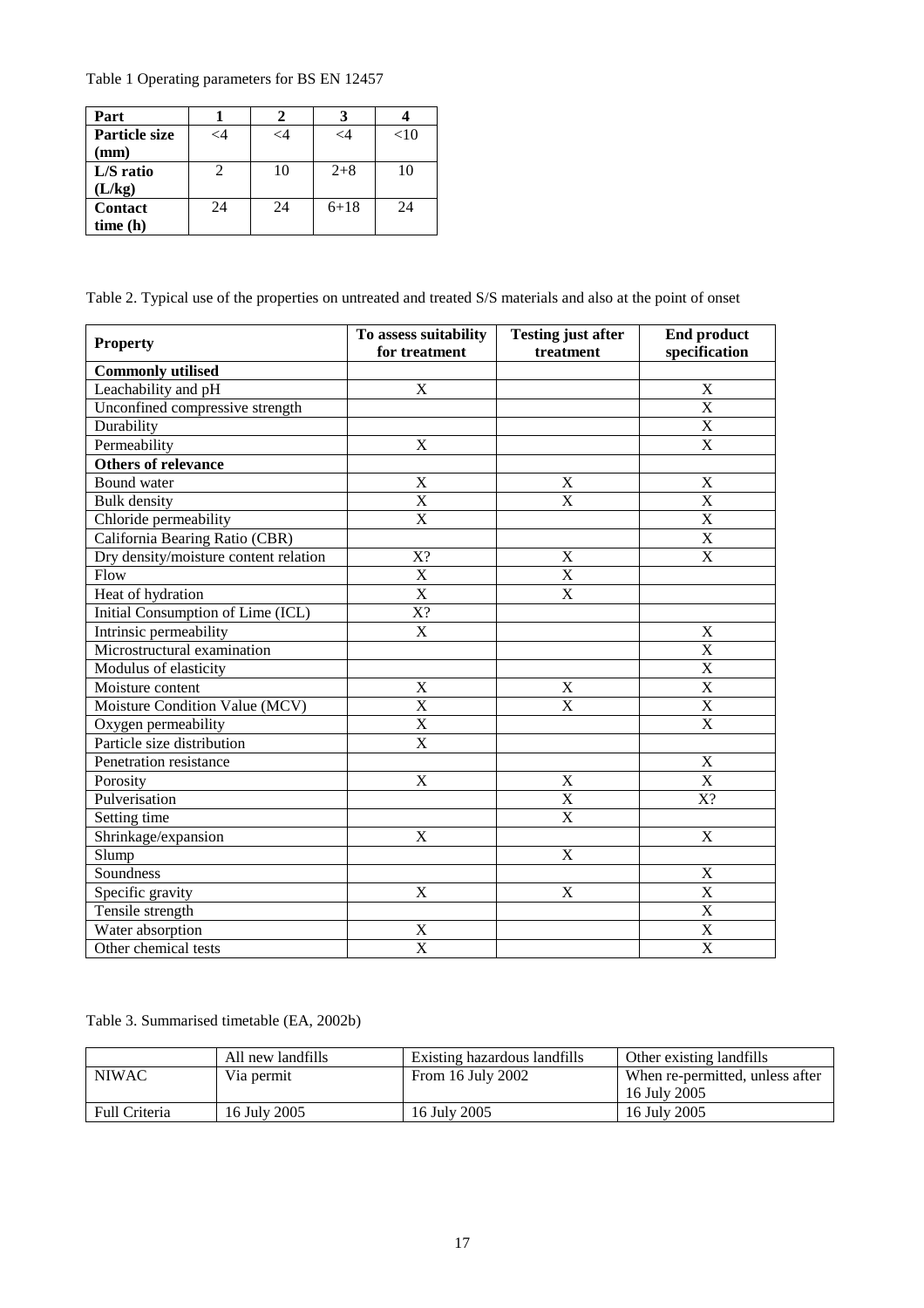Table 4. Tests and limiting values for stabilised materials for capping material from Specification for Highway Works (SHW) (Highways Agency et al., 2001).

| <b>Property</b>           | <b>Test Method</b>     | <b>Limiting Value</b>                                               |
|---------------------------|------------------------|---------------------------------------------------------------------|
| <b>Untreated Material</b> |                        |                                                                     |
| Grading                   | <b>BS</b> 1377: Part 2 | Table 6/2 of SHW                                                    |
| Moisture Content (See     | <b>BS</b> 1377: Part 2 | To be specified by the designer based on site investigation data    |
| Note 1)                   |                        | on moisture content/dry density relation. Maximum value only        |
|                           |                        | required                                                            |
| MCV (See Note 1)          | <b>BS</b> 1377: Part 2 | To be specified by the designer based on site investigation data;   |
|                           |                        | minimum value only required. Default value of 7 generally used.     |
| Plasticity Index          | <b>BS</b> 1377: Part 2 | Less than 20 (granular material and Class 7F) or greater than 10    |
|                           |                        | (cohesive material)                                                 |
| Liquid Limit              | <b>BS</b> 1377: Part 2 | Less than 45 (granular and Class 7F); no limit for cohesive         |
|                           |                        | material                                                            |
| Organic matter            | <b>BS</b> 1377: Part 3 | To be specified by the designer based on site investigation data;   |
|                           |                        | value of 2% generally used as default value                         |
| Total sulfate content     | <b>BS</b> 1377: Part 3 | To be specified by the designer based on site investigation data;   |
|                           |                        | value of 1.0% often used as default value, but values as low as     |
|                           |                        | 0.25% may be necessary for some soils.                              |
| Total sulfur content      | <b>BS</b> 1047         | To be specified by the designer based on site investigation data.   |
| <b>Treated Material</b>   |                        |                                                                     |
| Pulverisation             | <b>BS</b> 1924: Part 2 | Table 6/1 of SHW; generally minimum of 30% for cohesive             |
|                           |                        | material and 60% for well graded material, silty cohesive           |
|                           |                        | material and pulverised fuel ash.                                   |
| MCV<br>immediately        | Clause 632 of SHW      | To be specified by the designer based on site investigation data;   |
| before compaction (See    | (BS 1377: Part 4)      | upper and lower limits required. Generally, minimum value of        |
| Note 1)                   |                        | 8.5 and maximum in range 12 to 14.                                  |
| California<br>Bearing     | <b>BS</b> 1924: Part 2 | To be specified by the designer based on site investigation data; a |
| Ratio                     |                        | minimum value of 15% at 7 days, with a swell of less than 5mm       |
|                           |                        | at 28 days is usually required.                                     |
| Moisture content          | <b>BS</b> 1377: Part 2 | To be specified by the designer based on site investigation data;   |
| (See Note 1)              |                        | upper and lower limits required. Material should be wet of          |
|                           |                        | optimum moisture content.                                           |

**Note 1:** MCV is the preferred method of control for cohesive soils and moisture content for granular soils. The moisture content is related to the optimum moisture content derived from dry density/moisture content relation tests. One or other of these parameters should be specified, depending on the material, but not both.

**Note 2:** This table provides a summary of the requirements of the Specification for Highway Works. Users should check the SHW and HA74/00 for full details on the use of solidification/stabilisation techniques for highway earthworks.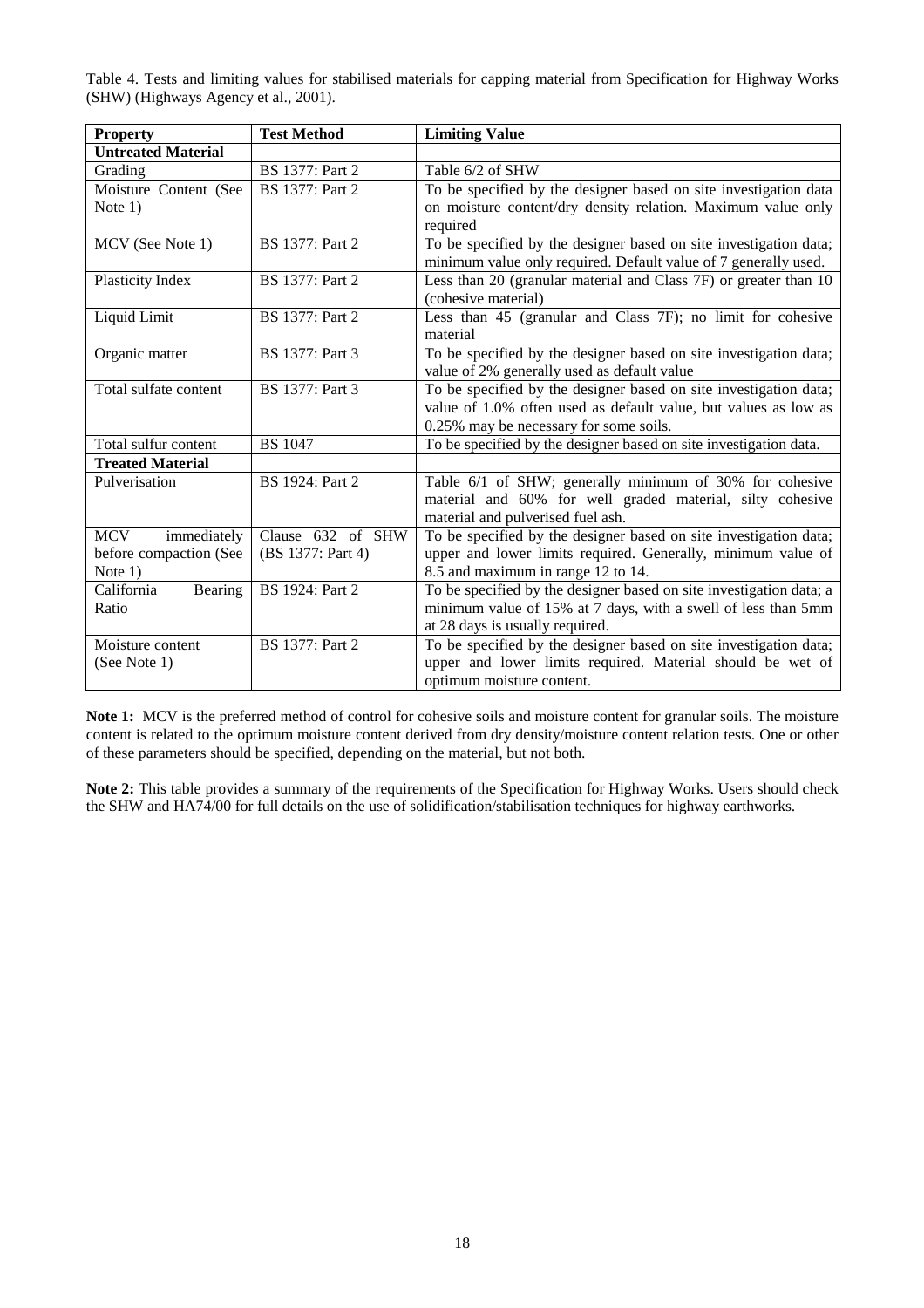|                       | <b>Hazardous</b> waste to<br>hazardous waste sites |                 | Hazardous waste to non- | hazardous waste sites | <b>Inert waste sites</b> |                 |
|-----------------------|----------------------------------------------------|-----------------|-------------------------|-----------------------|--------------------------|-----------------|
|                       | (set 1)                                            |                 |                         | (set 2)               | (set 3)                  |                 |
| <b>Components</b>     | $L/S = 2$ l/kg                                     | $L/S = 10$ l/kg | $L/S = 2$ l/kg          | $L/S = 10$ l/kg       | $L/S = 2$ l/kg           | $L/S = 10$ l/kg |
|                       | mg/kg                                              | mg/kg           | mg/kg                   | mg/kg                 | mg/kg                    | mg/kg           |
| As                    | 6                                                  | 25              | 0.4                     | $\mathfrak{D}$        | 0.1                      | 0.5             |
| Ba                    | 100                                                | 300             | 30                      | 100                   | 7                        | 20              |
| C <sub>d</sub>        | 0.6                                                |                 | 0.06                    | 0.1                   | 0.03                     | 0.04            |
| $Cr_{\text{total}}$   | 25                                                 | 70              | 4                       | 10                    | 0.2                      | 0.5             |
| Cu                    | 50                                                 | 100             | 25                      | 50                    | 0.9                      | $\overline{2}$  |
| Hg                    | 0.1                                                | 0.4             | 0.005                   | 0.02                  | 0.003                    | 0.01            |
| Mo                    | 20                                                 | 30              | 5                       | 10                    | 0.3                      | 0.5             |
| Ni                    | 20                                                 | 40              | 5                       | 10                    | 0.2                      | 0.4             |
| Pb                    | 25                                                 | 50              | 5                       | 10                    | 0.2                      | 0.5             |
| Sb                    | $\overline{2}$                                     | 5               | 0.2                     | 0.7                   | 0.02                     | 0.06            |
| <b>Se</b>             | 4                                                  | 7               | 0.3                     | 0.5                   | 0.06                     | 0.1             |
| Zn                    | 90                                                 | 200             | 25                      | 50                    | $\overline{c}$           | 4               |
| Cl                    | 17,000                                             | 25,000          | 10,000                  | 15,000                | 550                      | 800             |
| $\mathbf F$           | 200                                                | 500             | 60                      | 150                   | 4                        | 10              |
| $SO_4$                | 25,000                                             | 50,000          | 10,000                  | 20,000                | $560^{\text{*}}$         | $1,000^{\#}$    |
| $T\overline{DS}^*$    | 70,000                                             | 100,000         | 40,000                  | 60,000                | 2,500                    | 4,000           |
| $\overline{DOC}^{**}$ | 480                                                | 1,000           | 380                     | 800                   | 240                      | 500             |
| Phenol index          | $\overline{\phantom{0}}$                           |                 |                         |                       | 0.47                     |                 |

Table 5. Leaching limit values for the acceptance of wastes in landfills (EA, 2002b)

\* The values for TDS (Total Dissolved Solids) can be used alternatively to the values of Sulphate, Fluoride and Chloride.

\*\* If the waste does not meet these values for dissolved organic carbon (DOC) at its own pH, it may alternatively be tested at  $L/S = 10$  l/kg and a pH of 7.5 – 8.0. The waste may be considered as complying with the acceptance criteria for DOC, if the result of this determination does not exceed 1000, 800 and 500 mg/kg for set 1, 2 and 3 respectively (A draft method based on prEN14429 is available).

# If the waste does not meet these values for sulphate, it may still be considered as complying with the acceptance criteria if the leaching does not exceed either of the following values: 1500 mg/l as Co at  $L/S = 0.1$  l/kg and 6000 mg/kg at L/S = 10 l/kg. It will be necessary to use the percolation test (prEN14405) to determine the limit value at L/S 0.1 l/kg under initial equilibrium conditions, whereas the value at  $L/S = 10$  l/kg may be determined either by a batch leaching test (BS EN 12457: Part 2 or BS EN 12457: Part 3) or by the percolation test (prEN14405) under conditions approaching local equilibrium.

**Note:** For inorganic parameters of concern not listed in the table the maximum leachable value obtained from the percolation test (prEN14405) can be used as the source term for those parameters in the risk assessment outlined in Schedule1(1) of the 2002 Regulations.

Table 6. Additional limit values for the acceptance of wastes in landfills (EA, 2002b)

|                                     | <b>Hazardous waste to hazardous</b><br>waste sites | Hazardous waste to non-<br>hazardous waste sites | <b>Inert</b> waste sites |
|-------------------------------------|----------------------------------------------------|--------------------------------------------------|--------------------------|
|                                     | (set 1)                                            | (set 2)                                          | (set 3)                  |
| <b>Parameter</b>                    | mg/kg                                              | mg/kg                                            | mg/kg                    |
| $LOI^*$                             | 10%                                                |                                                  |                          |
| $TOC^{**}$                          | 6%                                                 | 5%                                               | 30,000                   |
| <b>PH</b>                           |                                                    | Minimum 6                                        |                          |
|                                     | Must be evaluated between the                      | Must be evaluated between the                    |                          |
| <b>ANC</b>                          | pH of the waste in question, pH6                   | pH of the waste in question, pH6                 |                          |
|                                     | and the pH of the site leachate                    | and the pH of the site leachate                  |                          |
| <b>BTEX</b>                         |                                                    |                                                  | h                        |
| PCB's (7 congeners)                 |                                                    |                                                  |                          |
| Mineral oil $(C10 \text{ to } C40)$ |                                                    |                                                  | 500                      |

\* Either Loss on Ignition (LOI) or Total Organic Carbon (TOC) must be used.

\*\* If this value is not achieved (for soils in the case of set 3), a higher limit value may be admitted by the competent authority, provided that the DOC value of 1000, 800 and 500 mg/kg is achieved for set 1, 2 and 3 respectively at L/S 10 at its own pH or pH 7.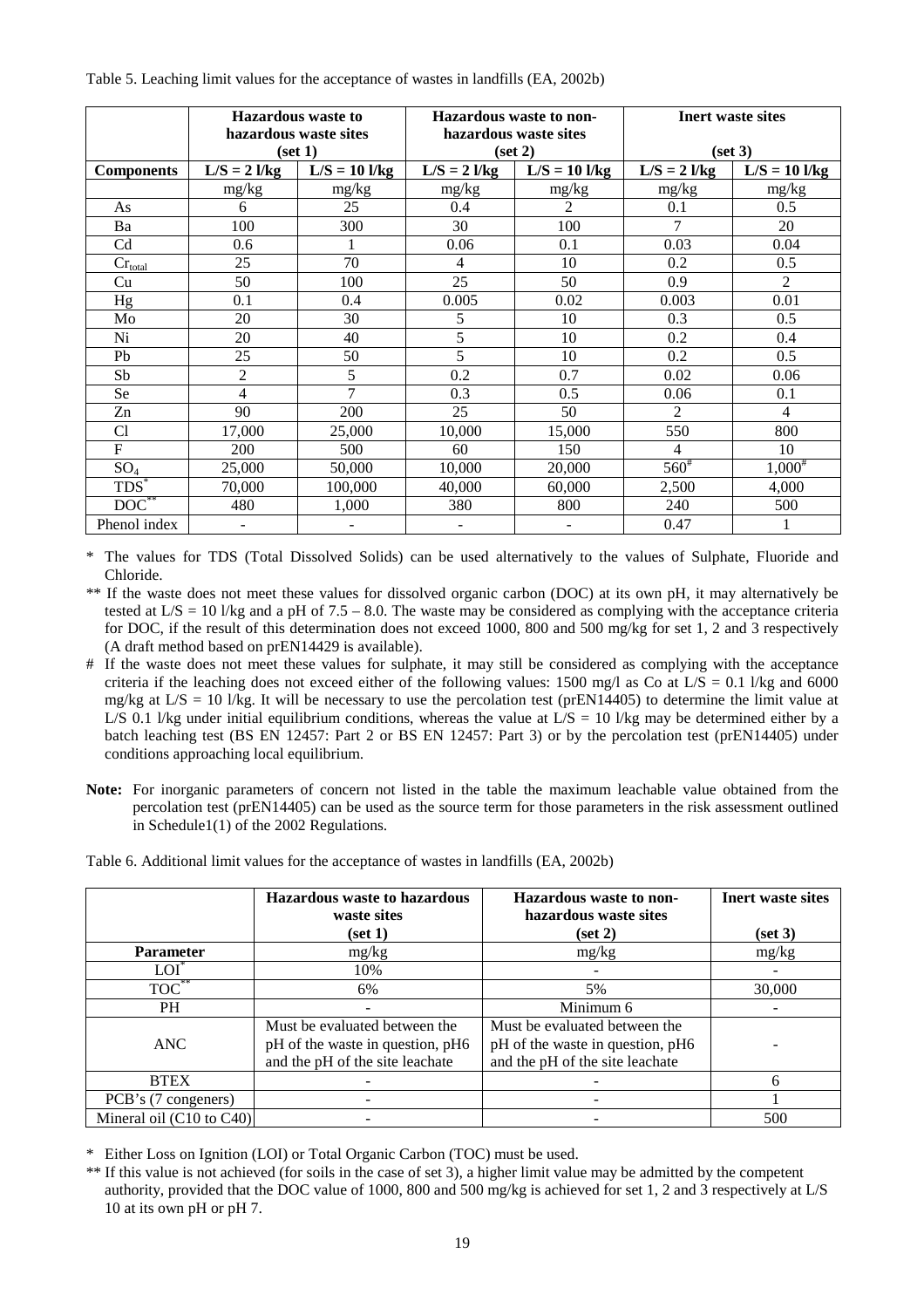|  |  |  |  | Table 7. Typical ranges of values for selected test methods (Stegemann et al., 2001) |  |
|--|--|--|--|--------------------------------------------------------------------------------------|--|
|  |  |  |  |                                                                                      |  |

| <b>Physical Property</b>                 | <b>Minimum</b>  | <b>Maximum</b>         |
|------------------------------------------|-----------------|------------------------|
| Bound water (%)                          | 6.8             | 19.6                   |
| Bulk density (as is) $(g/cm3)$           | 0.466           | 2.86                   |
| Bulk density (dry) $(g/cm^3)$            | 0.145           | 1.18                   |
| Bulk density (saturated) $(g/cm^3)$      | 1.6             | 1.97                   |
| Chloride permeability (mg/kg wet wt)     | 2540            | 21110                  |
| Flow table spread diameter (cm)          | 10.5            | 13.6                   |
| Permeability (m/s)                       | $4x10^{-18}$    | $3.66x10^{-6}$         |
| Intrinsic permeability $(m^2)$           | $2.2x10^{-17}$  | $1.74 \times 10^{-16}$ |
| Modulus of elasticity (kPa)              | 10200           | $2.1x10^{7}$           |
| Moisture content (% wet wt)              | 0.263           | 98                     |
| Oxygen permeability (m/s)                | $4.06x10^{-16}$ | $5.33 \times 10^{-15}$ |
| Penetration resistance (kPa)             | 16000           | 52400                  |
| Porosity $(\%)$                          | $\overline{2}$  | $\overline{75}$        |
| Setting time - initial (minutes)         | 25(25)          | 2400 (1650)            |
| Setting time - final (minutes)           | 11(65)          | 12000 (2700)           |
| Shrinkage/expansion (%)                  | $-9.3x10^{-5}$  | $\overline{7}$         |
| Slump (mm)                               | 180             | 220                    |
| Soundness (cm)                           | 0.09            | 4.12                   |
| Specific gravity                         | 0.905           | 5.189                  |
| Tensile strength (kPa)                   | 3.4             | 10270                  |
| Unconfined compressive strength (kPa)    | $\Omega$        | 395000                 |
| Water absorption @80 <sup>0</sup> C (%?) | 12.5            | 19.4                   |
|                                          |                 |                        |
| <b>USEPA TCLP</b> (mg/l)                 |                 |                        |
| Leachate pH                              | $\mathbf{1}$    | 12.78                  |
| As                                       | 4.92            | 17510                  |
| Ba                                       | 22.73           | 418.2                  |
| Cd                                       | 0.3155          | 45990                  |
| Cr (total)                               | 2.718           | 58070                  |
| Cu                                       | 0.8202          | 6291                   |
| $\overline{Hg}$                          | $9.79x10^{-3}$  | 1828                   |
| Ni                                       | 0.95            | 57930                  |
| Pb                                       | 3.918           | 46940                  |
| $\overline{Zn}$                          | 0.85            | 299100                 |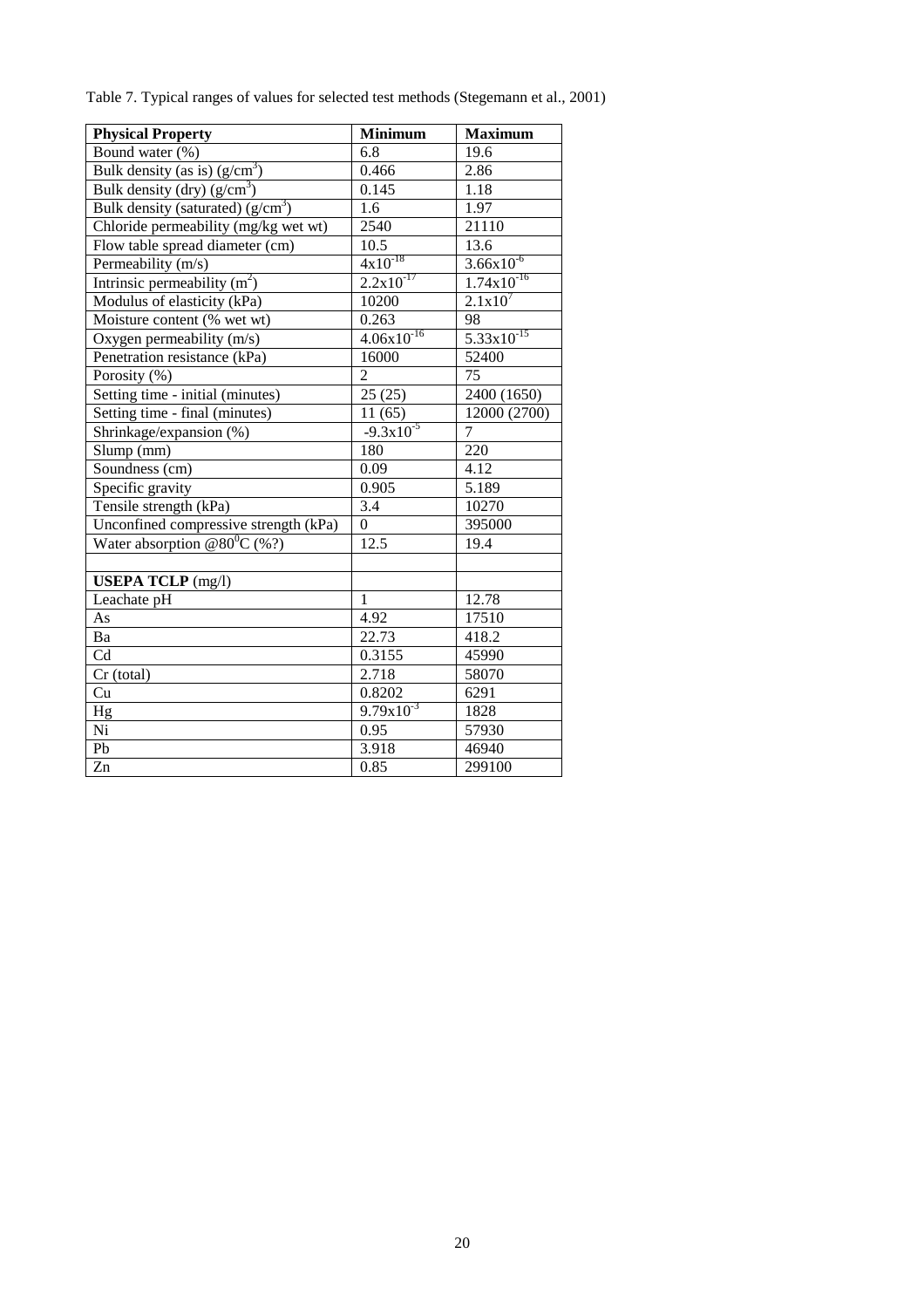Table 8. Summary of the tests performed in the research projects detailed in Al-Tabbaa and Perera (2003b)

| <b>Research Project</b>                       | <b>Tests Utilised</b>                                      |  |
|-----------------------------------------------|------------------------------------------------------------|--|
| <b>S/S with OPC</b>                           |                                                            |  |
| - Effect of cyanide                           | Calorimetry, XRD                                           |  |
| - Treatment of PFA and flue gas               | Dimensional stability, UCS, rapid dynamic leaching,        |  |
|                                               | microstructural                                            |  |
| - Effect of organics                          | Heat of hydration, setting, strength, microstructural      |  |
| - Effect of industrial waste and organics     | Differential thermal analysis (DTA), TCLP leaching, FTIR   |  |
|                                               | & NMR spectroscopy, XRD                                    |  |
| - Effect of cement chemistry                  | strength, leaching, microstructural                        |  |
| - Effect of uniaxial pressing                 | MIP (porosity, pore size distribution, bulk density), DTA, |  |
|                                               | static leaching, pH                                        |  |
| - Treatment of metal nitrate salts            | SEM & image analysis (porosity), density, non-combined     |  |
|                                               | (evaporable) water                                         |  |
| - Effect of calcium chloride on treated       | DTA, calorimetry, static leaching, pH                      |  |
| synthetic waste                               |                                                            |  |
| - Treatment of foundry dust                   | Setting time, UCS, ANC, XRD                                |  |
| <b>S/S</b> with Lime                          |                                                            |  |
| - Treatment of lead and iron nitrates         | Shear vane strength, batch leaching, pH, conductivity      |  |
| <b>S/S with Organophilic Clays</b>            | Strength, setting, leachability, SEM/EDS, XRD              |  |
| <b>S/S with Blended Binders</b>               |                                                            |  |
| - OPC and PFA blends                          | Calorimetry, strength, microstructural                     |  |
| - Effect of acid addition                     | <b>ANC</b>                                                 |  |
| - Treatment of metal nitrates by zeolite and  | Setting, UCS, ANC, solubility of metal contaminants as a   |  |
| silica fumes blended cements                  | function of pH                                             |  |
| - Treatment of IFA by sodium silicate blended | Setting, strength, microstructural                         |  |
| cements                                       |                                                            |  |
| - Treatment of mine tailings                  | UCS, permeability, NRA leaching, pH, SEM, XRD              |  |
| - Effect of carbonation                       | UCS, modified DIN 38414 leaching, NRA leaching, ANC,       |  |
|                                               | XRD, SEM, EDAX.                                            |  |
| - Effect of binder variability on performance | strength                                                   |  |
| - Treatment of radioactive waste              | UCS, physical coherence, pH, pore fluid extraction,        |  |
|                                               | leaching, microstructural analyses                         |  |
| <b>S/S with Waste Material</b>                |                                                            |  |
| - S/S with spent bleaching earth              | Strength, leaching/chemical analysis                       |  |
| <b>Research with Laboratory-scale Augers</b>  | UCS, pH, TCLP leaching, NRA leaching                       |  |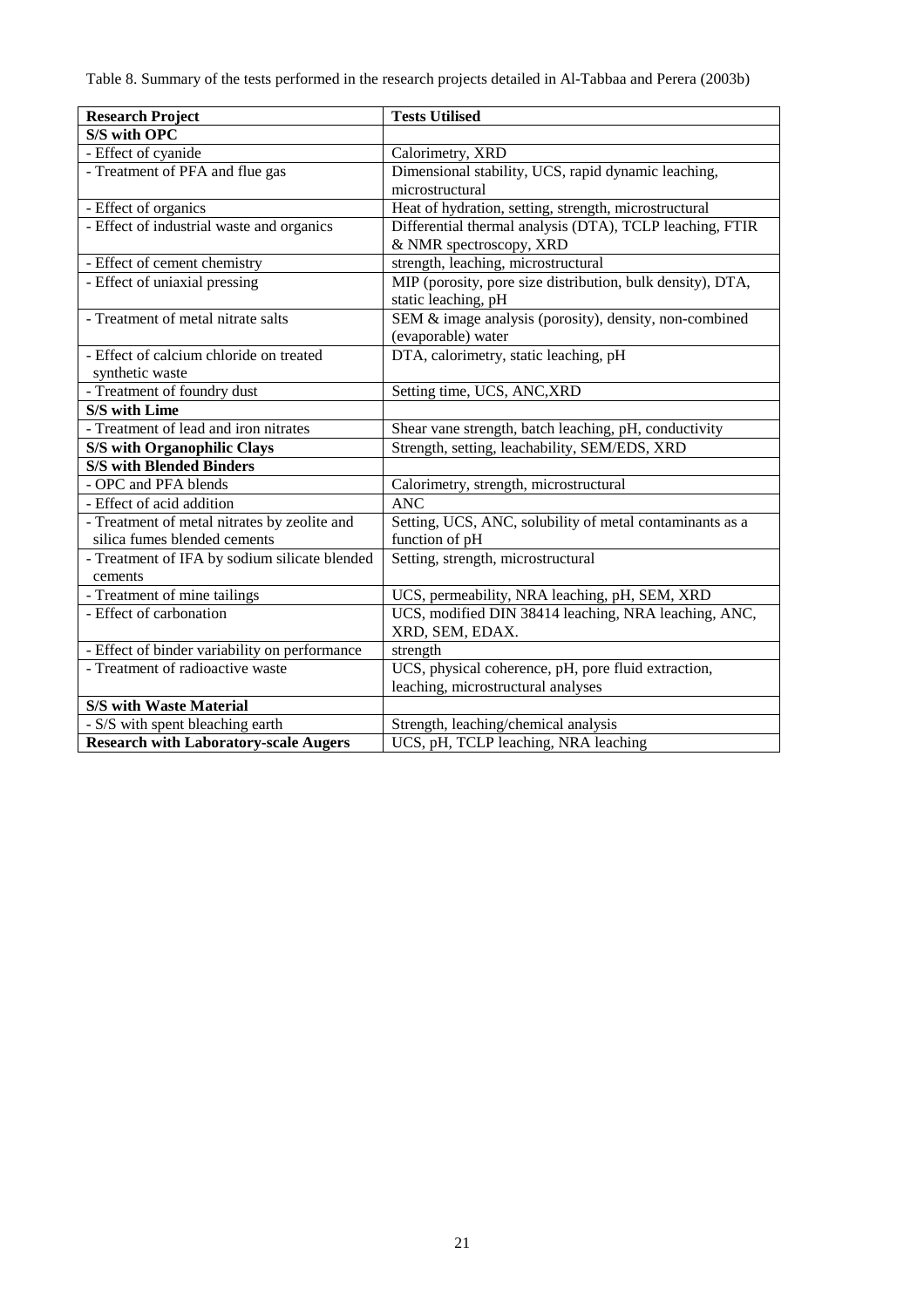Table 9. Typical examples of tests performed and performance criteria used in some of the field trials described in Al-Tabbaa and Perera (2003c)

| <b>Field Trial</b>           | <b>Tests Performed</b>                        | <b>Performance Criteria</b>                   |
|------------------------------|-----------------------------------------------|-----------------------------------------------|
| Field treatment of electric  | Bulk density, moisture content,               |                                               |
| arc furnace dust using       | permeability, UCS, freeze-thaw durability,    |                                               |
| sodium silicate activated    | leachate samples from cell, 3 types of batch  |                                               |
| blastfurnace slag            | extraction leaching tests, pH                 |                                               |
| In-situ $S/S$ site trial for | UCS, durability, permeability,                | $UCS \geq 350$ kPa soaked at 28day,           |
| organic contamination in     | compressibility, TCLP and NRA leaching,       | Permeability $\leq 10^{-9}$ m/s,              |
| <b>West Drayton</b>          | pH                                            | Durability - pass ASTM tests with max         |
|                              |                                               | 30% mass loss,                                |
|                              |                                               | TCLP Leachability – up to 50 times            |
|                              |                                               | drinking water standards                      |
|                              |                                               | TCLP leachate pH $7 - 11$                     |
| <b>CIRIA</b> demonstration   | Moisture content, bulk density, particle size | <b>Environmental Quality Standards values</b> |
| project – Geodur process     | distribution, crushing & compressive          |                                               |
|                              | strength, permeability, porosity, durability, |                                               |
|                              | NRA and draft CEN leaching, bulk              |                                               |
|                              | chemical analysis.                            |                                               |
| Treatment of river           | CBR, shear strength, MCV, swell,              | CBR (lower bound) $-$ immediately after       |
| dredgings and sewage         | permeability, conductivity, NRA and           | compaction $-3\%$ , after 7 days $-5\%$       |
| sludge by lime               | dynamic flow-through leaching, pH,            | MCV prior to final compaction $-8.5$ lower    |
|                              | selected chemical species                     | bound, 12 upper bound                         |
|                              |                                               | 28 day swell – 5mm upper bound                |
| Greenwich/Blue circle        | UCS, leaching.                                |                                               |
| demonstration project        |                                               |                                               |
| with special cement          |                                               |                                               |